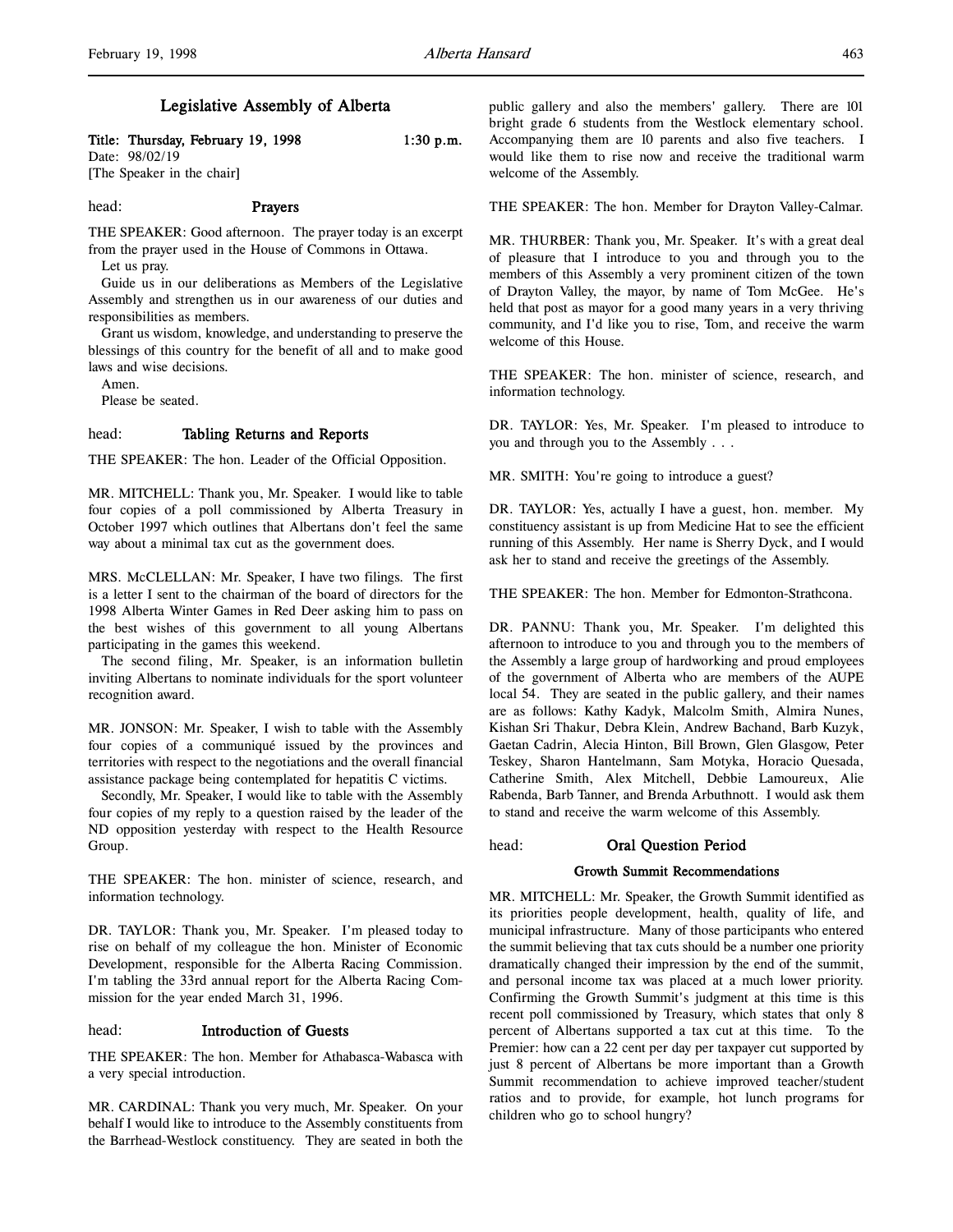MR. KLEIN: Well, I guess the hon. member is picking and choosing, Mr. Speaker. Certainly in the preparation of the budget a lot of attention was paid to the recommendations out of the Growth Summit. Quite clearly, the priority was identified as people development, and that was indeed addressed in the budget with significant increases going to education, all phases of education, K through 12, postsecondary education, and of course lifelong learning, skills upgrading, job retraining, and so on. That was followed very closely by health and quality of life programs in accordance with the Growth Summit recommendations, followed again by infrastructure. As you know, there was a very significant onetime infusion of cash for infrastructure.

Mr. Speaker, the fourth recommendation was a vision – well, that's sort of a nebulous kind of a thing, and, yes, the vision is really the opportunities that are available for Albertans – followed by taxation. In terms of financial matters and how we address those financial matters, taxation was listed as the fourth highest priority, and we dealt with it in that manner.

MR. MITCHELL: Mr. Speaker, why did the Premier bring in a cup-of-coffee-per-week tax cut when 72 percent of Albertans in this poll, his very own poll, said that it would be as long as two to 10 years before government finances were in a shape to permit a significant tax cut? It's right here. There are the ones who wanted it, and these are the ones that didn't want it.

#### 1:40

MR. KLEIN: Well, I hope the hon. member is not saying that he wants a tax increase. I don't think that's what Albertans want at all.

Mr. Speaker, first of all, low- to middle-income families with children got a tremendous tax break, up to a thousand dollars directly back into their pockets. I think that he should acknowledge that.

Secondly, related to taxation globally, Mr. Speaker, certainly since I became the leader in 1992, it has been the policy adopted by this government that we maintain the most competitive tax regime in the country relative to personal and corporate income tax. The simple fact is that we were about a point higher than Ontario, and we were losing our competitive edge. It was for that reason, among others, that the taxation was lowered.

MR. MITCHELL: Despite our sales tax advantage in this province, I guess the Premier wants to keep up with Mike Harris on taxes, but he doesn't want to keep up with Alabama and Mississippi and American Samoa on class size.

THE SPEAKER: Whoa, whoa, hon. leader. Do you have a question?

MR. MITCHELL: Yes, I do.

THE SPEAKER: Are we going to get to it?

MR. MITCHELL: Yes, sir. Thank you for your patience, Mr. Speaker.

Mr. Speaker, how can the Premier justify a 22 cent per day tax cut when he is still implementing further cuts to municipal infrastructure and when his own Growth Summit said: do something about stable, predictable funding for municipal infrastructure?

MR. KLEIN: Mr. Speaker, per capita grants for municipal infrastructure went up by over \$7, from \$25 to \$32.50, I believe it was. Relative to education, funding was increased significantly, not only to provide for growth but also to bring in new programs like early intervention with respect to reading.

Mr. Speaker, I know that before the hon. member could be ruled out of order, he did allude to Alabama and some other states, but I'd like to point out that according to statistics, we provide a larger percentage of money for instruction than any other jurisdiction in Canada and all but four states in the United States. For instruction. We put the money where it counts: in the classroom.

THE SPEAKER: Second Official Opposition main question. The hon. Member for Edmonton-Mill Creek.

#### Alberta-Pacific Forest Industries Inc.

MR. ZWOZDESKY: Thank you, Mr. Speaker. Albertans want to know why the price tag on the Al-Pac loan suddenly dropped from \$383 million to \$260 million. It seems that the Treasurer was trying to hold 'em at \$383 million and the Premier wanted to fold 'em at \$260 million. Albertans just want to know why. All Albertans want to know is why. So my question is to the Treasurer. Was the proposed \$260 million sale of the Al-Pac loan based in any way on the evaluation conducted by TD Securities?

MR. DAY: Mr. Speaker, I explained yesterday, and I'll explain again today. I have to say that usually the Member for Edmonton-Mill Creek listens carefully and evaluates the information, so I'm surprised that two days in a row he continues to repeat a ridiculous assertion which has been passed on to him obviously by his leader, for what purposes I don't know.

I'll just reassert that normally when you open negotiations, you don't start in at a rock bottom price. You start with an indication of just where you'd like to be in terms of the optimum. So the full dollar figure was included. From there you negotiate from that.

I want to thank the member opposite, because over the period of time of negotiation, I read his remarks, and I think he was being quoted accurately in terms of saying: the government should at all times be looking at how to extricate taxpayers from these deals and to get some good deals. He never once said that it should only be settled at the total amount for principal and interest. As a matter of fact he said himself that it should be as much as we could possibly get. So in the evaluation, that is what is done. There were a number of factors that went into this particular evaluation related to market price realities. Every bit, every element of those evaluations that I can, I will share with the member and anybody who's interested if a deal is in fact concluded.

MR. ZWOZDESKY: Well, we're trying to get down to the bottom of why it's \$260 million.

I wonder, then, if you would explain this memo dated October 10 from Alberta Treasury which tells Crestbrook to forward the Goepel Shields report on the Al-Pac loan to TD Securities. We're still trying to tie that together. Would you just explain that memo to us?

MR. DAY: Mr. Speaker, as already indicated, there's a number of factors that go into an evaluation. If we follow the lead of the opposition members, what I'm hearing echoed today and I heard yesterday is that what you should do when you go to sell your house is get an appraisal and then go to the person buying it and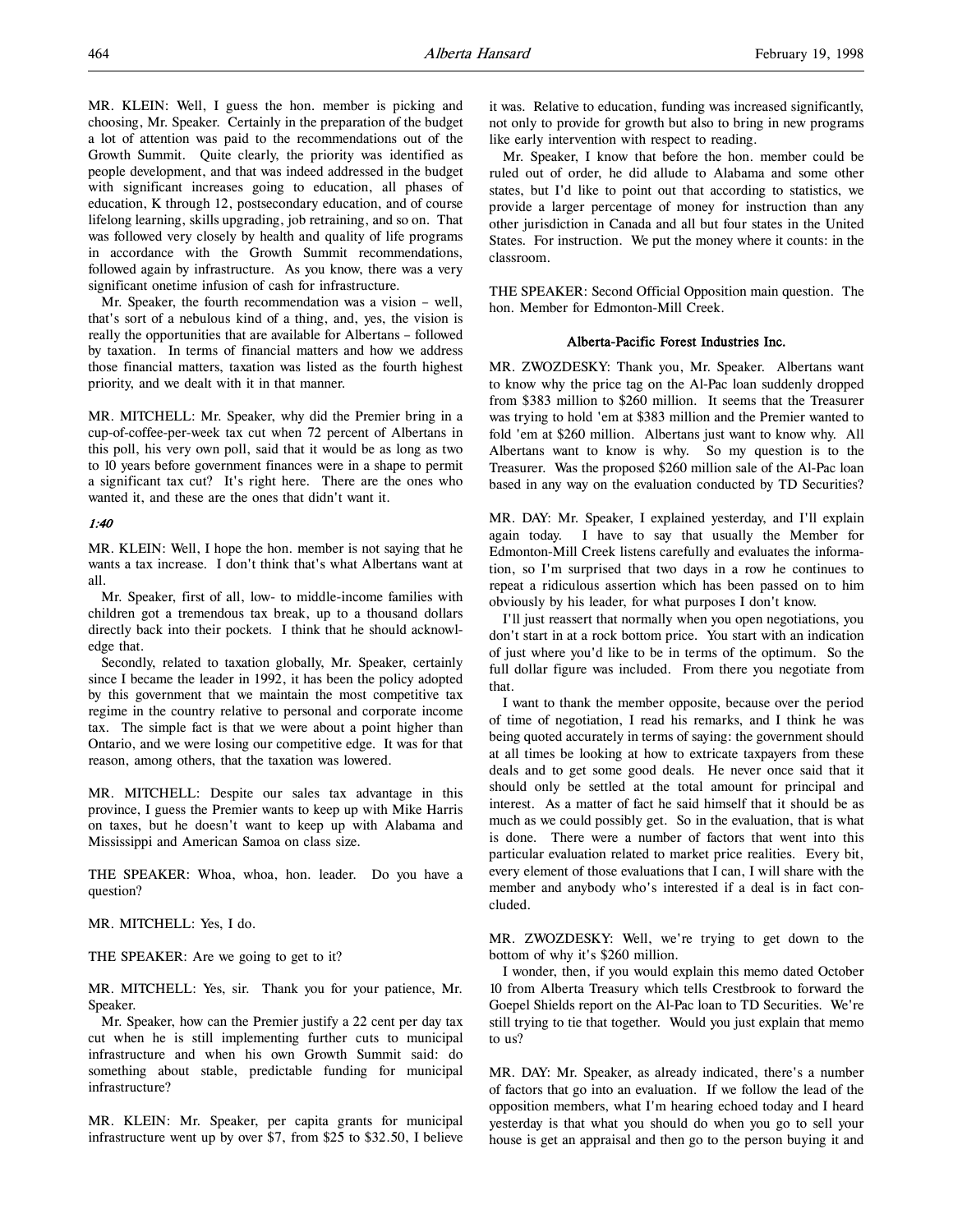#### MR. ZWOZDESKY: It just gets cloudier, Mr. Speaker.

Will the Treasurer just simply explain why his department denied last fall that TD Securities was somehow involved in this evaluation when clearly this memo proves that they were? Why was your department denying that?

MR. DAY: Mr. Speaker, first, he talks about something that happened in December. Now he's talking about a memo that happened in October. I've said very clearly that a number of factors are taken into consideration. Even when you go out for a private-sector evaluation and appraisal, which should be done and which we did do, that alone isn't the only factor. There's a lot of input that has to go into that. I've said before and I'm saying it for the third time today. I said it a number of times yesterday. [interjections] It's too bad the people at home can't hear how the untrained seals across the way have just gone berserk here while I'm trying to explain this.

Mr. Speaker, I'll go on to say that on a daily basis we work with the opposition member to try and explain the process to him. When he's on his own he understands it, and he reflects positively to me. When he's surrounded by the seals around him, he seems to get a little clouded in his hearing, but I'll sit down with him again, and we'll work through this.

## Speaker's Ruling Decorum

THE SPEAKER: There is something about Thursdays in this Assembly; there really, truly is. I don't know if it's the fact that this morning this Assembly sat till 12:15 or something and there is a fatigue factor.

Gee, you know, questions are asked, answers are given, and the people who asked the questions then provide interjections. What's the purpose of raising a question if nobody's going to listen to the response? It's just a question I ask out loud. The point is that if the answer is not appreciated or one doesn't like the answer, you come back the next day and ask it again, as is the case today. Let's try and listen to the answers if there's going to be a question. I've got all these young people from Westlock that I want to impress with the conduct of the Assembly today.

Third Official Opposition main question. The hon. Member for Edmonton-Meadowlark.

MS LEIBOVICI: Thank you, Mr. Speaker. I hope both the Premier and myself will co-operate with your suggestion to try and impress your young visitors this afternoon.

#### Growth Summit Recommendations

#### (continued)

MS LEIBOVICI: The Premier this afternoon confirmed that his tax cut really has nothing to do with Alberta families getting the most benefit. In fact, what it seems to be is a game of oneupmanship between himself and the Premier of Ontario. My questions are to the Premier. Mr. Premier, if you're really concerned about Alberta families, why didn't you reduce or cancel some of your government's user fees?

MR. KLEIN: Mr. Speaker, with respect to user fees, they are deemed to be fair and equitable and really are charged to those people who use specific services. If you don't use the services, you don't pay. Having said that, I would like to point out once again that the benefit, the direct cash benefit back to low- and middle-income families with children is greater. It almost doubled in this current year's budget. So the money really is going to the people who need it the most, and I think that's important.

#### 1:50

MS LEIBOVICI: Thank you. Again, Mr. Premier, if you're really concerned about Alberta families, why don't you consider a tax credit for stay-at-home spouses with children?

MR. KLEIN: Well, Mr. Speaker, it depends on the family's income. If they're in that low- to middle-income range that entitles them to a cash rebate, then they will get it whether they're stay-at-home parents or not.

MS LEIBOVICI: You'll have to learn a little more about that one.

If you're concerned about Alberta families, why haven't you implemented the recommendations of the Growth Summit, such as increasing the minimum wage and reducing the tax for small business?

MR. KLEIN: Mr. Speaker, as you well know, the whole issue of the minimum wage is under review right now. I would think that in the fullness of time a report will be brought forward, and we will deal with it at that time.

#### Private Health Services

MS BARRETT: Mr. Speaker, this government's deliberate policy of underfunding public health care is allowing the proliferation of unregulated private health care in Alberta. The government is willfully turning a blind eye to HRG's attempts to become a backdoor hospital. They even admit themselves that they keep up to five patients overnight. It has no regulatory framework to monitor and control Recovery Inn of Calgary, a company that wants to open a facility to care for patients recuperating from surgery and prematurely released from hospital. My question to the minister is this: how can he allow this kind of unregulated private facility to care for patients that are only being discharged from hospitals due to a shortage of public hospital beds?

MR. JONSON: Mr. Speaker, if the member's question refers to the Health Resource Group, as would be indicated in the filing that I made earlier in the session today, HRG is offering uninsured services. They are accredited by the College of Physicians and Surgeons in terms of the educational qualifications of the doctors or physicians involved, the equipment, their ability to maintain standards. There has been consultation with Canada Health. They are deemed to be in compliance with the Canada Health Act. So it is regulated; it is dealing with uninsured services. Therefore I do not know what the issue is.

#### MS BARRETT: It had to do with Recovery Inn.

Mr. Speaker, considering that organizations like Recovery Inn – remember the old Hotel de Health? – and HRG are blurring the definition of hospitals, day clinics, home care, and even hotels, will the minister please indicate now what his definition of inpatient is and his definition of a hospital is?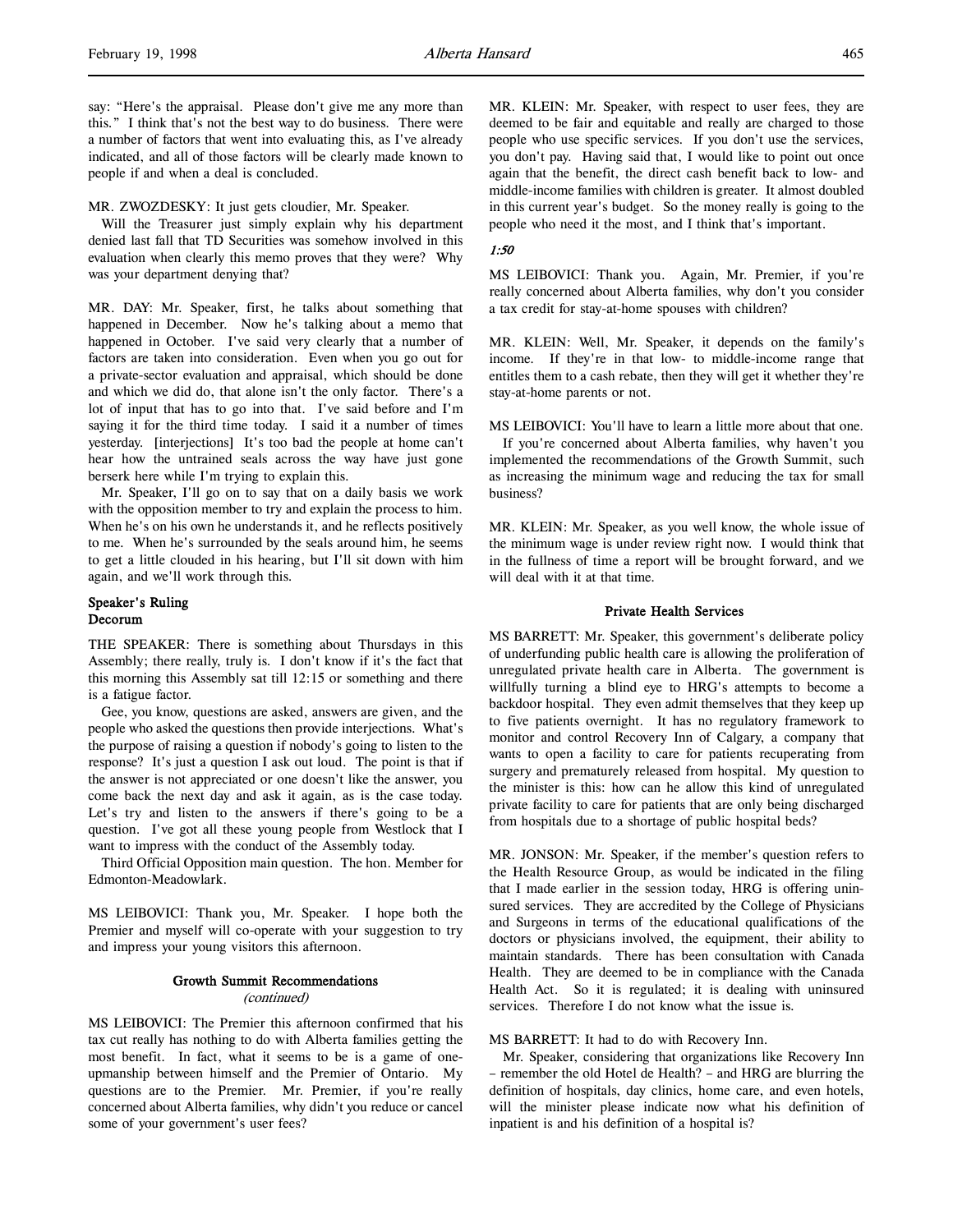MR. JONSON: Well, Mr. Speaker, I would be quite prepared to bring to the Assembly the rather comprehensive list of procedures and treatments that the College of Physicians and Surgeons has determined must be offered in a hospital setting and do require overnight stays.

With respect to the matter of there being some recovery time or hoteling, if you want to call it that, provided, it's my understanding that one of the services that HRG has been involved in is that of providing certain services for the British Columbia Workers' Compensation Board. They request, because of travel and all the rest of it, that as part of the package they are allowed to have their patients stay I believe it's one or two days at the facility.

MS BARRETT: I've never met anybody who could deliberately miss the point better than you, Mr. Speaker. Or Mr. Minister.

THE SPEAKER: Hon. member I've been listening very attentively to what you've been saying. I haven't missed any point.

It only begets the point that there's no need for a preamble. Get to the question.

MS BARRETT: Well, Mr. Speaker, I was addressing the issue of Recovery Inn, and I don't think the minister has responded yet, so I will ask the Premier. Perhaps he can clarify things. Given that these private hospitals, hotels, whatever, are setting their own rules, they're not monitored, they're not regulated, will the Premier, then, commit today to stop any private clinic from allowing patients to stay overnight and outlaw private hospitals in this province?

MR. KLEIN: Well, Mr. Speaker, I think that the hon. Minister of Health answered this question. Apparently, the overnight services being provided are minimal to say the least and to my understanding don't involve medical services. It simply is a stay. The hon. minister indicated that many of these patients are from B.C. and are there as the result of a contract between the Health Resource Group and the B.C. Workers' Compensation Board.

THE SPEAKER: The hon. Member for Edmonton-Beverly-Clareview, followed by the hon. Member for Edmonton-Manning.

#### Edmonton Oilers

MR. YANKOWSKY: Thank you, Mr. Speaker. The city of Edmonton could be on the verge of losing its hockey team, the Edmonton Oilers. It's players like Wayne Gretzky that made the team famous, put Edmonton on the map, and brought business and jobs. Now, if the Oilers are sold to a foreign buyer, all that Edmonton has gained will be lost, along with an estimated \$63 million of related business and taxes. This is not only about business; it's about a community asset. My questions are all to the hon. Premier. Could the hon. Premier tell this Assembly what impact, if any, major big-league sports teams such as the Edmonton Oilers have on the provincial budget/economy?

MS BARRETT: How about big meat packing plants too?

MR. KLEIN: Right, Mr. Speaker. Meat packing plants and all businesses. I mean, it is not a nice thing to lose any kind of business, whether it's a meat packing plant or a professional sports franchise.

Mr. Speaker, I can only refer to the report in October of Economic Development Edmonton, where they say that the

direct/indirect economic impact on the province is \$74.7 million, of which \$62.9 million is concentrated in the Edmonton region. In addition, the Edmonton Oilers generate something like \$44 million in wages and salaries, \$39 million of which remains in the Edmonton area. In addition, taxes to all levels of government, including the federal government, the provincial government, and the municipal government, total something in the neighbourhood of \$19.5 million annually. So the economic impact of the Edmonton Oilers, not only to Edmonton and region but to the whole province, is very significant indeed.

MR. YANKOWSKY: Thank you, Mr. Speaker. Can the hon. Premier tell this Assembly if he knows of any top-up funds in the way of loans or grants that may be available if a local buyer comes up just a little short of the \$70 million U.S. needed to buy the Oilers?

MR. KLEIN: Well, it's a nice question, but I'm afraid the hon. member is not going to like the answer. The answer is no. We have made it quite clear that we're out of the business of being in business and providing special grants and concessions, loans and loan guarantees to businesses. [interjections] Mr. Speaker, are they saying that we ought to do that? They're making quite a bit of noise about this. Are they suggesting that perhaps we should? No. As a matter of fact we have in place legislation that prevents us from doing just that. It's called the financial limitations act.

MR. YANKOWSKY: Thank you, Mr. Speaker. Can the hon. Premier tell this Assembly if there are any provisions that he knows of for lottery moneys to be used to finance any part of a big-league sports team like the Edmonton Oilers?

#### 2:00

MR. KLEIN: Mr. Speaker, there have been two separate studies and exercises that have addressed this particular issue. One was a policy for professional sports organizations, which was chaired by the then Member for Calgary-Shaw. The other was the report on lotteries, a year-long public consultation program, chaired by the hon. Member for Lacombe-Stettler. Those reports both concluded that lottery money ought not to be used for the operation of a professional sports franchise. One of the reports alluded to a sports prize bond being created to subsidize the operations of a facility, providing that facility was also available for amateur sport.

In addition, Mr. Speaker, the recommendation in the Gordon report quite clearly says that "no portion of net lottery revenue should be used to support the operational costs of any professional sports team." It also alludes to the feasibility and the examination of a sports prize bond, and the recommendation was that this "should be studied further with a view to possible implementation in the province" and that this "Sports Prize Bond would be operated separately from lotteries." In addition, recommendation 7.3 said that "decisions on support for facilities are primarily the responsibility of municipalities," because indeed municipalities own the facilities, i.e., the Coliseum. "However, if any lottery funds are involved, the funding would have to be provided through the Local Lottery Board."

So this suggests that indeed there is an opportunity for the local lottery board in the city of Edmonton to look at the use of those funds to fund the facility, again providing that facility, as I mentioned before, is also available to the community at large, especially amateur sports teams.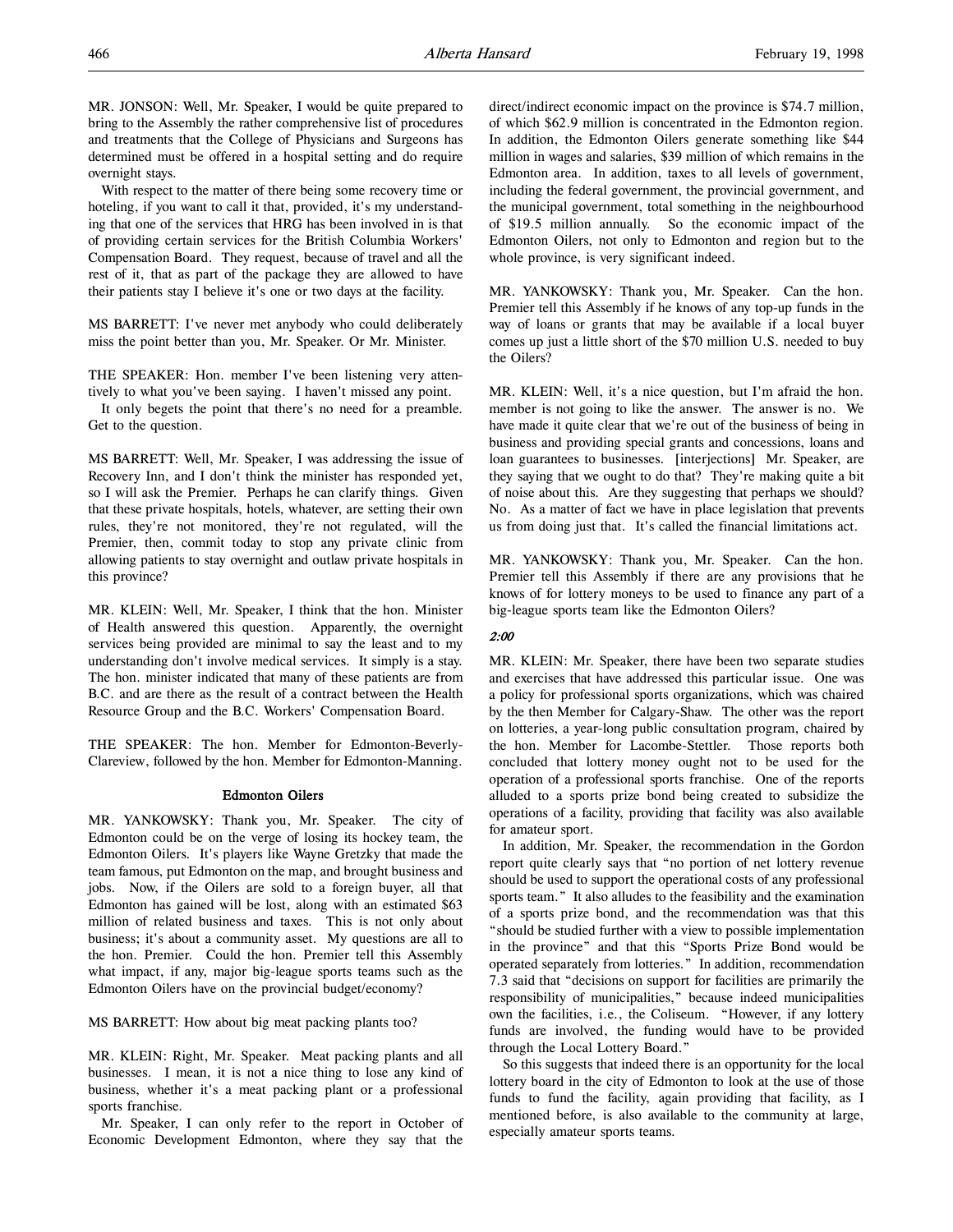THE SPEAKER: The hon. Member for Edmonton-Manning, followed by the hon. Member for Calgary-McCall.

#### Support for Municipalities

MR. GIBBONS: Thank you, Mr. Speaker. The government plans to cut \$60 million over the next three years from municipal programs. Ever since 1992 the trend has been to download provincial responsibilities onto local communities. Albertans at the Growth Summit called for stable funding for municipalities. To the Premier: why are we ignoring the Growth Summit recommendations?

MR. KLEIN: Mr. Speaker, we are not ignoring the Growth Summit recommendations. As a matter of fact, Budget '98-99 provides for a substantial infrastructure investment. Again, I have to point out that the municipal transportation grants were increased from \$25 to \$32.50 per capita. Many of the problems that are now being experienced by municipalities are the direct result of something that's happening in this province that is very, very positive, and that is tremendous economic growth and prosperity.

We've made a commitment to work with municipalities, including the city of Calgary and the city of Edmonton to again, like health or education, identify pressure points and to deal with those pressure points if indeed they can be identified as problems and as areas that, if not dealt with, would be economic inhibitors instead of economic generators.

MR. GIBBONS: Thank you, Mr. Speaker. My first supplementary: will the Premier admit that his cuts to municipalities will lead to higher property taxes?

MR. KLEIN: Not necessarily, Mr. Speaker, because what is happening in municipalities is that there is a rapidly expanding tax base. All you've got to do is look at the city of Calgary, for instance, where unemployment is at an all-time low, where the population is growing at about something like 5,000 people a month. These people are coming in; they're working; new businesses are moving into the city. So the tax base is expanding very, very significantly, not only in the city of Calgary but in municipalities throughout this province.

MR. GIBBONS: Mr. Speaker, my second supplementary: will the Premier stop arguing with the mayor of Calgary and create a new partnership between municipalities and the province?

MR. KLEIN: Well, perhaps the mayor of Calgary is acting no differently than when I was the mayor of Calgary. I mean, it was fashionable even then to bash the province, Mr. Speaker. I did my share of it, but the shoe's on the other foot now.

Mr. Speaker, indeed, the Provincial Treasurer is going to Calgary tomorrow to visit with the mayor. The hon. Minister of Municipal Affairs has already met with the mayor to discuss some of these issues. The minister of transportation also has met with the mayor to discuss how we deal with these particular issues. I know that when I was the mayor, I used to ask for the moon, you know, and criticize the government tremendously when I didn't . . . [interjections] Well, the hon. Leader of the Liberal Opposition actually came to me one time when he was running for the leadership way back in '86 to get my advice on how we deal with the . . .

MR. MITCHELL: Because you were a Liberal then.

MR. KLEIN: No, no. I was changing my mind. That's all, Mr. Speaker. But thank God that common sense prevailed.

THE SPEAKER: The hon. Member for Calgary-McCall, followed by the hon. Member for Edmonton-Glengarry.

#### Social Assistance

MR. SHARIFF: Mr. Speaker, the responsible stewardship of this province has translated into a vibrant economy for the province. This also translates into interprovincial migration. Under the Canadian Charter of Rights and Freedoms Canadians enjoy the right to mobility within this country. To the Minister of Family and Social Services: what is this government's policy with respect to eligibility for social services benefits for Canadians migrating to Alberta from other provinces?

DR. OBERG: Thank you very much, Mr. Speaker. That certainly is an excellent question. Albertans believe that mobility is a very important part of being in Canada, so when someone from another province moves to Alberta and requires social service assistance, they are put on it immediately. There is one exception to that, and that is the personal support services, which require the person to have a valid Alberta health care number.

Mr. Speaker, the concept of mobility is fascinating. It's something we are discussing on a national level. There are actually two components to it. There's mobility and comparability. Mobility we absolutely stand behind one hundred percent. Comparability is something, on the other hand, that we have to seriously look at. Comparability is very difficult when you have provinces that have different mechanisms for social services, different goals when it comes to social services. We must remember that in Alberta it is our goal in social services to put people to work.

MR. SHARIFF: To the same minister: could the minister inform this House of the process available for appeal to interprovincial migrants who do not qualify for benefits under this policy?

DR. OBERG: Mr. Speaker, that's the nice thing about living in Alberta. When it comes to social services, there is always an appeal mechanism. We have a lot of appeal panels around the province, and if on the outside chance a decision made by our social workers, by our department is not to the participant's liking, he has the capability to take his concern to an appeal panel.

Mr. Speaker, in the nine months ended December 31, we had roughly 1,500 hearings for SFI. We had another 600 for AISH. Approximately 75 percent of the decisions are upheld by the appeal panels; approximately 25 percent are overturned.

MR. SHARIFF: Final supplementary to the same minister: could the minister tell this House the true costs associated with cases whenever social workers' decisions are reversed by the appeal panel?

DR. OBERG: Thank you, Mr. Speaker. That's a very interesting question. We just had an example of a person moving from Saskatchewan to Alberta. She did not have a valid Alberta health care number, so she took the appeal to the appeal panel. The appeal panel reversed their initial decision, and as of the end of February this patient will be funded by the department of social services. I think this is a very important issue, because over the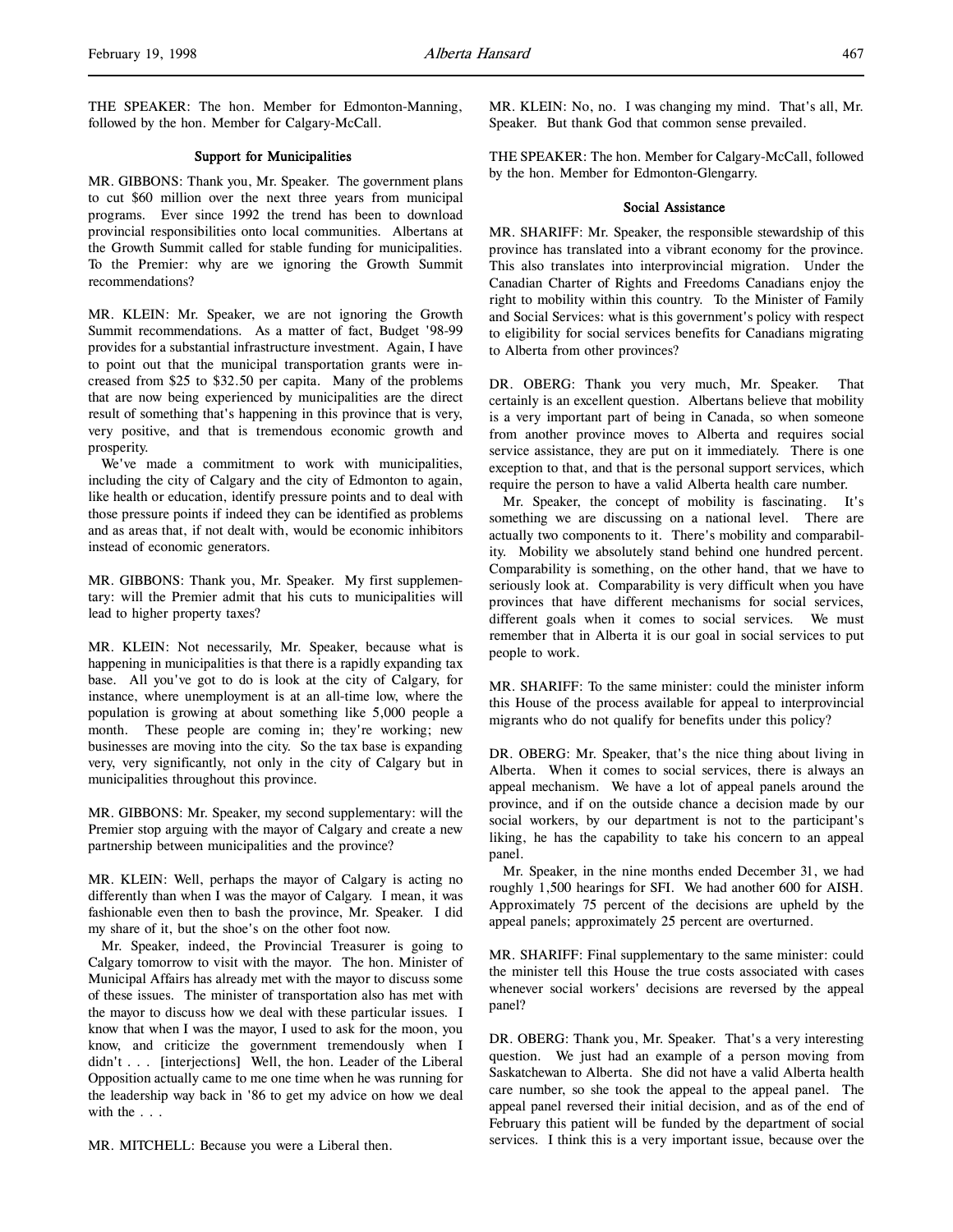past couple of weeks I have been questioned about the value of our services, about the costs being low, such things as that. This particular person who is now moving to Alberta from an institution in Saskatchewan is going to be funded very close to \$60,000. That's six zero with three zeros after it.

#### 2:10 Treasury Branches

MR. BONNER: Mr. Speaker, Albertans are watching with growing concern the revelations that the Conservative government used the Alberta Treasury Branches as a political arm to finance Gainers so that accountability and responsibility to Albertans could be avoided. As the chief law enforcement officer of the province, the Minister of Justice must be interested in doing due diligence on this file even if due diligence isn't a current policy of the Provincial Treasurer. To the Minister of Justice: is the minister reviewing the transcripts of the Gainers case to determine whether there are grounds to lay criminal charges against government officials?

MR. HAVELOCK: Well, Mr. Speaker, officials in the department are working very closely with the Treasurer's department following all aspects of the case, but of course the hon. member has just pointed out that it is before the courts, and it would be inappropriate for me comment further.

#### Speaker's Ruling Sub Judice Rule

THE SPEAKER: Hon. members, in cases such as this the referral is usually made to the Minister of Justice for exactly the one question: is this matter before the courts? As the chief law officer in the province of Alberta he has now indicated in this Assembly that there may be a bearing here of sub judice. So be careful with the phrasing of your question, please, hon. member.

#### Treasury Branches (continued)

MR. BONNER: Mr. Speaker, I want to give the Provincial Treasurer one last opportunity to actually answer the question that I asked him yesterday. Has this government been involved in the restructuring of any guaranteed Treasury Branch loans during this Treasurer's tenure? Yes or no?

MR. DAY: Mr. Speaker, I answered that question twice yesterday. I'll answer it again today. This government does not in any way, shape, or form – we're not involved in influencing loans, loan policy, other than through last year with legislation very clearly laying out to the Treasury Branches that they must operate on the same type of playing field that other financial institutions do. That's the type of influence we bring to bear, not in terms of individual loans. We laid that policy out. That was the reason for, in fact, loan loss provisions last year which resulted in some reported losses. The quarterly reports subsequent to that have reported profits.

I addressed it very clearly yesterday on two different occasions. I'd be happy to send over the *Hansard* from yesterday or to continue answering the question today. I don't know how much clearer I can make it.

THE SPEAKER: The hon. Member for Wainwright, followed by the hon. Member for Spruce Grove-Sturgeon-St. Albert.

#### Interprovincial Trade

MR. FISCHER: Thank you, Mr. Speaker. My question is to the Minister of Transportation and Utilities. I understand that you're meeting with your western counterparts to discuss the tearing down of trade barriers in the near future. The province of Saskatchewan has had a very unfair, discriminatory tax for out-ofprovince contractors, trucks, and service providers. Nonresident contractors must become registered to enable them to report any tax payable on materials, supplies, and construction equipment used in Saskatchewan. This is the 7 percent tax under the Saskatchewan Education and Health Tax Act, where resident contractors do not pay. Will the minister bring this particular issue up at your meeting and ask Saskatchewan to remove this unfair tax?

MR. PASZKOWSKI: Thank you, Mr. Speaker. Certainly what the hon. Member for Wainwright has identified is the Alberta advantage. It's cheaper to do business in Alberta because the taxes are lower in Alberta. What the 7 percent reflects is the 7 percent sales tax in Saskatchewan, and in order to keep the playing field level in Saskatchewan so that the Saskatchewan people are taxed the same as people that come over from Alberta, they charge an additional 7 percent on the Alberta trucks that come through to do business in Saskatchewan. So clearly there is a wonderful illustration of good government policy that allows our taxes to be the lowest in all of Canada.

MR. FISCHER: Mr. Speaker, in order to create a level playing field, then, if they refuse to take the tax away, will the minister ask them to take it away and get his department to look at taxing the operators that come into Alberta?

MR. PASZKOWSKI: Certainly one of the issues and one of the problems that we deal with on a regular basis when we meet as transportation ministers is the inequities amongst the provinces within Canada, and that includes the regulatory process. That's always right at the top of the agenda as far as discussions are concerned. As far as taxation is concerned, of course the provinces have the authority to deal with their own taxation within their own provinces. Should Alberta charge a 7 percent tax on out-of-province service rigs, then Alberta would be placing an unfair disadvantage on those service rigs, because indeed we don't charge our own people a 7 percent tax.

MR. FISCHER: So, Mr. Speaker, as the trucks are part of the equipment tax, then, has there been any progress regarding dimensions and weights within the two provinces?

MR. PASZKOWSKI: Yes, there has, and this is one of the areas that actually they're making some progress in. I apologize and certainly will commit to raising the issue regarding the taxes and the variance in taxes for Alberta rigs that go over into Saskatchewan to provide service.

As far as the regulatory lengths and dimensions are concerned, there's been good progress made. As a matter of fact, by '98 most of the provinces are coming together with a standardization. The only area that there isn't commonality in is with the province of British Columbia, where there have been two exemptions to allow their industry to catch up, and they will be implementing the standardization by the year 2000. There are some issues between the Ontario and Quebec border that still have to be worked out. Those have not been resolved. But in general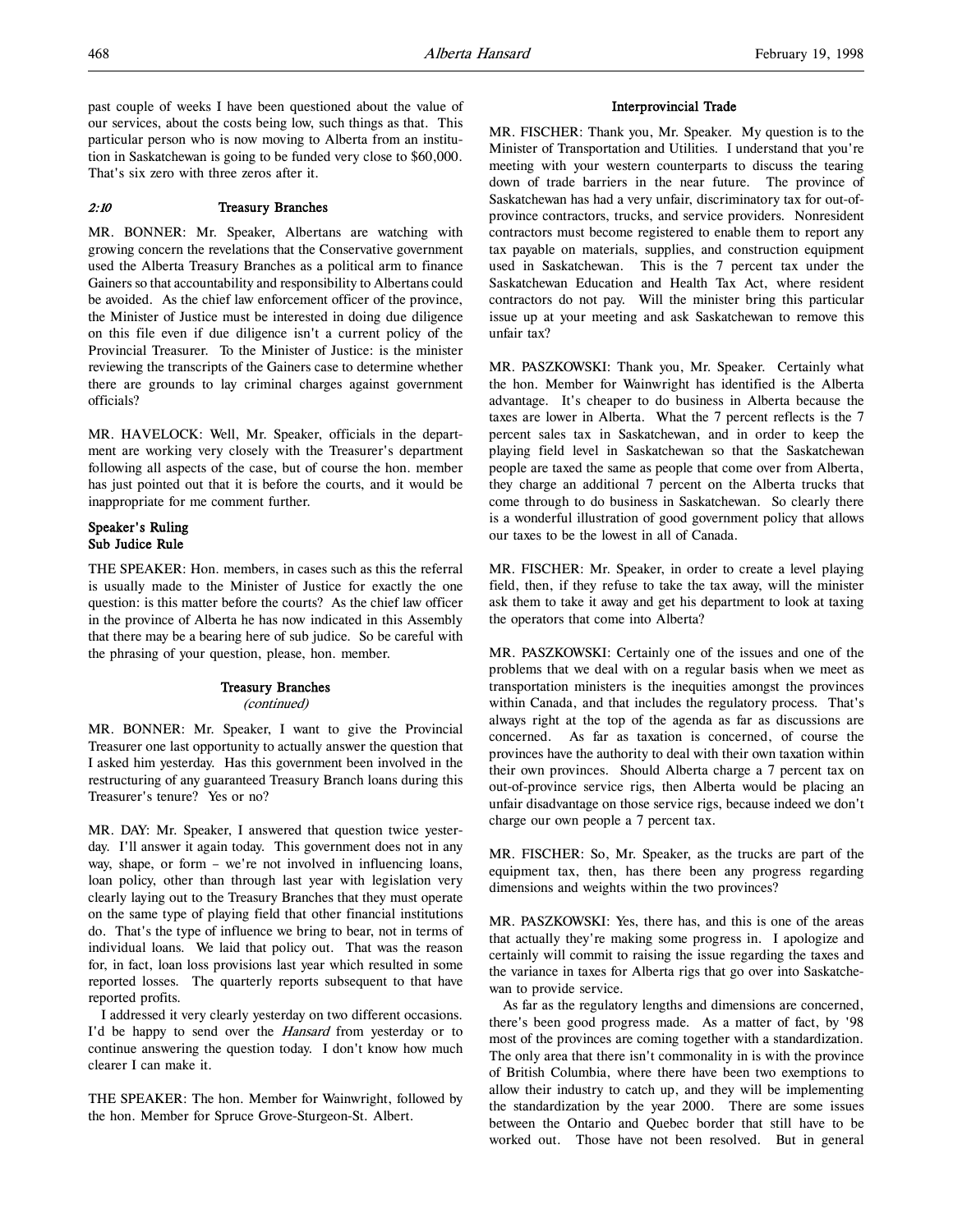there's been good progress made in standardizing the lengths and dimensions and weights and measures.

THE SPEAKER: The hon. Member for Spruce Grove-Sturgeon-St. Albert, followed by the Member for Little Bow.

#### Municipal Transportation Grants

MRS. SOETAERT: Thank you, Mr. Speaker. Last year the government announced extra money for municipal infrastructure. This year there's no special infrastructure grants, and an additional \$30 million has been cut from the transportation grants to municipalities. Every year municipalities have to guess at what the provincial government will do next simply because the province is unable to put together a coherent infrastructure funding plan. My questions are to the minister of transportation. Is it the government's policy to cut basic municipal infrastructure grants one year simply to offset what you gave out the year before?

MR. PASZKOWSKI: Mr. Speaker, I would really hope that the hon. member attends estimates on March 4. I really hope you don't miss them, because I'm sure that you need some guidance as far as the budget is concerned.

MRS. SOETAERT: Point of order, Mr. Speaker.

MR. PASZKOWSKI: Mr. Speaker, the budget for '98-99 for Transportation and Utilities is \$719,818,000. The budget for 1997-98 was \$686,549,000. Clearly there has been an increase in budget for '98-99. Further to that, in '97-98 \$100 million was advanced to be used by the municipalities. It was advanced to them so that they could put the program into place as quickly as possible. The municipalities are very grateful for this because it allows them the opportunity of planning and implementing this additional money. To suggest that there has been a cut – obviously we will have to discuss that on March 4, and I really hope that the member is there.

#### 2:20

MRS. SOETAERT: Thank you, Mr. Speaker. I will most definitely be there, if there's not another committee going on at the same time in a different room, as is what happens.

My first supplemental – thank you for the freedom there. I'd like to know what has changed since last year. Municipalities needed the money last year, and now they are being cut \$30 million, if you look in your own budget under funding to municipalities.

MR. PASZKOWSKI: Mr. Speaker, I'm not clear what the hon. member is referring to because, as I pointed out, there has been no cut. There has been a substantive increase for the coming year. As a matter of fact there was \$100 million advanced for this past year as well, over and above. So the municipalities have a substantive amount of additional money to work with.

Indeed there has been some reallocation of funds for '98-99 because some of the money was advanced a year in advance. So the money has been advanced, but in the overall budget there's a substantive increase.

MRS. SOETAERT: My final supplemental, Mr. Speaker, to the same minister: why won't the government provide a guaranteed three-year rolling grant program so that municipalities can

properly plan their infrastructure development instead of this shuffle game that you're doing with them, back and forth, money taken, money given? It's a joke.

MR. PASZKOWSKI: Mr. Speaker, we do have a three-year rolling grant program. This is the first province in all of Canada that has implemented this type of process. I'm rather surprised at this request, because it was only earlier this week that I tabled the program for the three-year rolling grant program, and I was asked by the hon. member for a copy of it, which she received. So she has a copy of it.

Mr. Speaker, not only that, but we were fortunate because of the additional revenue this past year to be able to infuse an additional hundred million dollars into the infrastructure. [interjections] A hundred million dollars. Had we been able to capture some of the fuel tax that the federal government captures from Alberta, we would be able to infuse another \$600 million into our infrastructure program.

THE SPEAKER: The hon. Member for Little Bow, followed by the hon. Member for Edmonton-Centre.

#### Freedom of Information

MR. McFARLAND: Thank you, Mr. Speaker. I might change the tone a little bit and get to an MLA constituency concern. From 1992 to 1996 I would ask for a list of graduating students in Little Bow and send a letter of congratulations and best wishes to each of the grade 12 students. I can't recall a negative or adverse comment on my efforts to recognize these student milestones. Towards the end of 1997 and already this year a similar list of graduating names only has been refused. My question is to the minister responsible for the freedom of information. Why can't I obtain a name-only list of Little Bow graduates from the school or their school board so I can at least send each student their letter to their high school to recognize their educational accomplishment?

MR. SMITH: Good question, Mr. Speaker. As it stands now, section 38 of the Freedom of Information and Protection of Privacy Act deals with this. It currently makes no provision for this type of information to be released. Schools are not covered by the freedom of information act but will be covered as of September 1, 1998. It does appear that schools are beginning to conduct themselves to the letter of this legislation and doing their business within the spirit of the law at this point. By rejecting the hon. member's request for this information, they are following the current legislation that will soon apply to them.

MR. McFARLAND: Thank you, Mr. Speaker. Since the minister seems to be aware of the situation, can he advise this Assembly what can be done to change or to scrap this particular section of the freedom of information act that would in the future allow a release of this particular valid type of information?

MR. SMITH: Thanks, Mr. Speaker. As a matter of fact, I think the member reflects two achievable options: revise or scrap. I think the point we're looking at here is an act that effectively balances the right to access information with the right to protect personal privacy. I know that this is going to be an issue now, particularly in light of the importance of recognizing, you know, significant student milestones by an elected representative. This issue now is sufficiently significant to be addressed by the all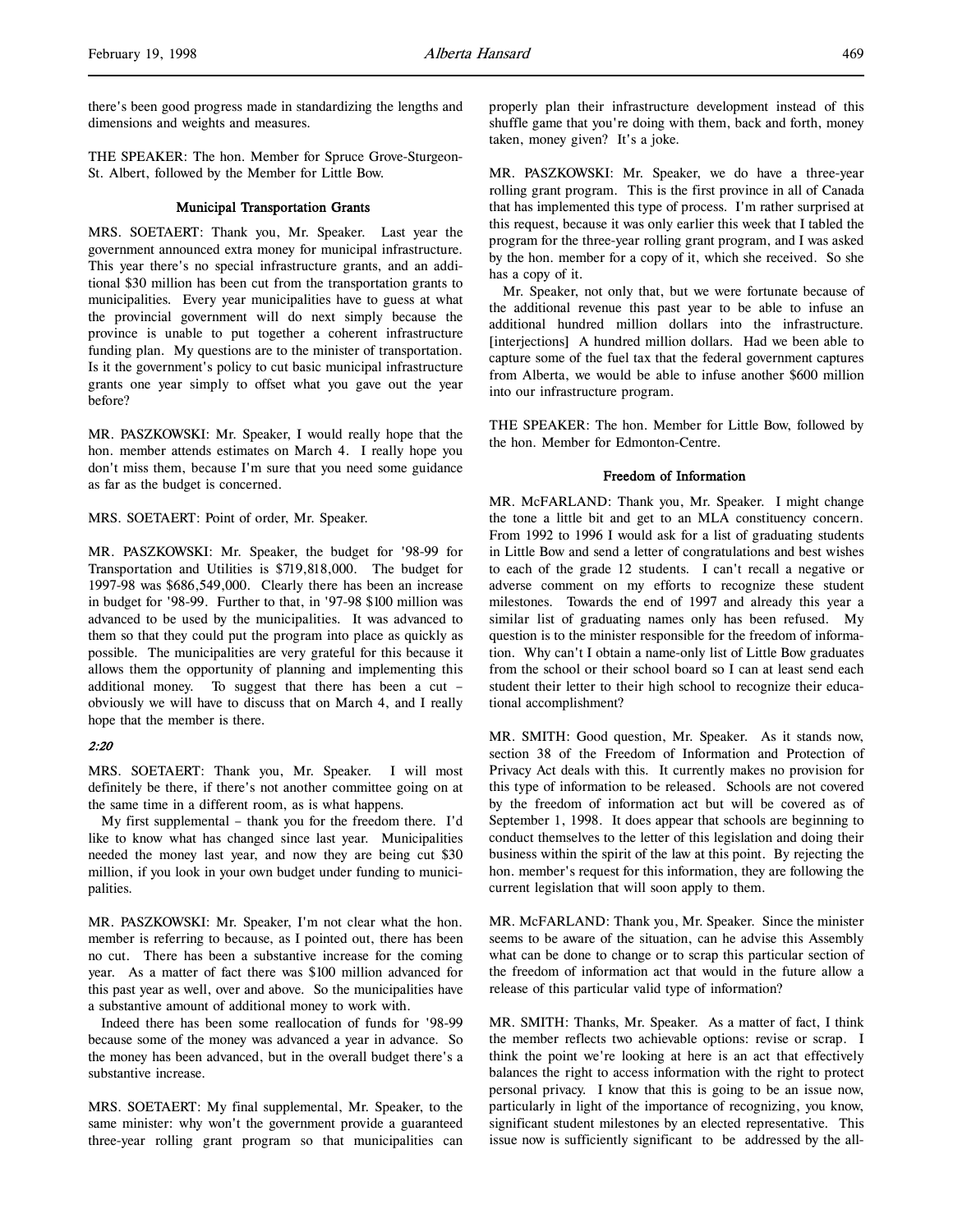party committee that will be reviewing the FOI act this year and will be brought to the attention of the chair, who will be the hon. Member for Peace River.

MR. McFARLAND: Thank you, Mr. Speaker. My final supplemental: not only will this restrict me, but, Mr. Minister, will this also restrict similarly ministers of Education and Advanced Education and Career Development in acknowledging student and graduating university/technical student accomplishments, awards, and the like?

MR. SMITH: Mr. Speaker, I think that's a significant question because it talks to the intent of the legislation. It talks also to the balance of the legislation. More importantly, it talks to Albertans dealing in their usual, good, commonsense manner, and I think that there can be a balance achieved. That's what we're going to look for in this review, where we can find this balance where respected, elected representatives in their area can recognize significant achievements by students and other parts of the educational community so that proper respect could be noted in the community as it takes place. I'm very pleased that the member has brought up the question and that we can address it in the committee review.

THE SPEAKER: The hon. Minister of Advanced Education and Career Development would like to supplement an answer given earlier during question period.

#### Student Finance

MR. DUNFORD: Thank you, Mr. Speaker. Yesterday afternoon in question period in answer to a question regarding student finance from the Member for Calgary-West, I was making a reference to the Alberta opportunity bursary. I indicated that I believed that as we were speaking, applications were available. I need to correct the record in the sense that we're trying to make a process as simple as possible so that young people in financial need can actually avail themselves of this bursary. So applications will not be ready until the end of April.\*

THE SPEAKER: Hon. Member for Calgary-West, under our protocol once an hon. minister has supplemented an answer, the hon. member may ask one brief supplementary question.

MS KRYCZKA: I may? No, I appreciate the correction. Thank you very much. I don't have a question.

#### head: Members' Statements

THE SPEAKER: Today, hon. members, three hon. members have indicated their desire to make a statement. We'll proceed in this order. First of all, the hon. Member for Red Deer-South, followed by the hon. Member for Edmonton-Manning, followed by the hon. Member for Innisfail-Sylvan Lake.

#### Alberta Winter Games

MR. DOERKSEN: Mr. Speaker, what do Becky Scott, Steven Elm, Kristy Sargeant, Kurt Browning, and Michael Slipchuk have in common? The answer is that they are all Albertan Olympians, and they are all participants in Alberta Winter Games. This evening with the opening ceremonies the city of Red Deer will play host to the 1998 Alberta Winter Games. This event allows our province's best young athletes from ages 12 to 17 to experience high-calibre competition and meet new friends from across the province. The games are also a springboard for some of our athletes to go on to competition at the national and international levels like the aforementioned persons.

More than 2,800 athletes and coaches are coming to Red Deer for this special event. For our young competitors participating in the games is a result of hours of training, dedication, and a desire to be the best that they can be. We can all be proud of their accomplishments.

#### 2:30

The city of Red Deer has rallied around the games and is ready to welcome competitors, coaches, officials, and spectators from across the province. Thousands of local volunteers, corporate sponsors, and volunteer sport associations have contributed time, financial support, and know-how for the games. I am proud to say that there is no shortage of community spirit in Red Deer.

A special thanks to Mr. Tom Ganger and his organizing committee for their tremendous work. On their behalf I also wish to thank the Alberta Sport, Recreation, Parks and Wildlife Foundation for their support of these games and for their interest in the young people of Alberta.

Events like the Alberta Winter Games inspire young Albertans to set goals for themselves, learn about teamwork, and work toward a higher level of physical fitness. These are goals that will keep them healthy and serve them well in the years to come.

I send my best wishes on behalf of this Assembly to all the participants competing at the games. They are definitely Albertans we are proud to call our own.

THE SPEAKER: The hon. Member for Edmonton-Manning.

#### Municipal Grants

MR. GIBBONS: Thank you, Mr. Speaker. This provincial budget has totally ignored the key message of last September's Growth Summit. I'm very concerned with this government's total lack of concern with the fate of Alberta local municipalities. When will this government realize that our physical infrastructure is the key to Alberta's future? What should be recognized and respected is that Alberta cities, towns, villages, and municipal districts have been extremely good fiscal managers since 1992 when they are faced with almost continuous budget cuts and offloading.

As I travel through Alberta meeting many cities, towns, villages, and municipal councils, one theme is prevalent. They question whether this government is actually listening to their very valid concerns regarding infrastructure improvement that is vastly overdue. It appears that this government is using these onetime infrastructure grants to try to hide the fact that municipal offloading and downloading will continue.

Let us examine what is really happening. The unconditional grant from Municipal Affairs is being reduced by \$56 million in 1997-98 and \$36.6 million in 1998-99. Financial support to local authorities is reduced from \$497,000 in 1997-98 to \$363,000 in 1998-99. Municipal Affairs established a new \$10 million municipal assistant grant program to help eligible municipalities with capital projects and other nonrecurring needs.

In the same breath, Mr. Speaker, the new program is offset by reducing other grants. In fact, support to municipal programs under Municipal Affairs will continue to decline from \$128.652 million in the 1997-98 budget to \$116 million in the 2001 budget, an additional downloading and off-loading of \$12.6 million.

Mr. Speaker, it is evident that the local governments have been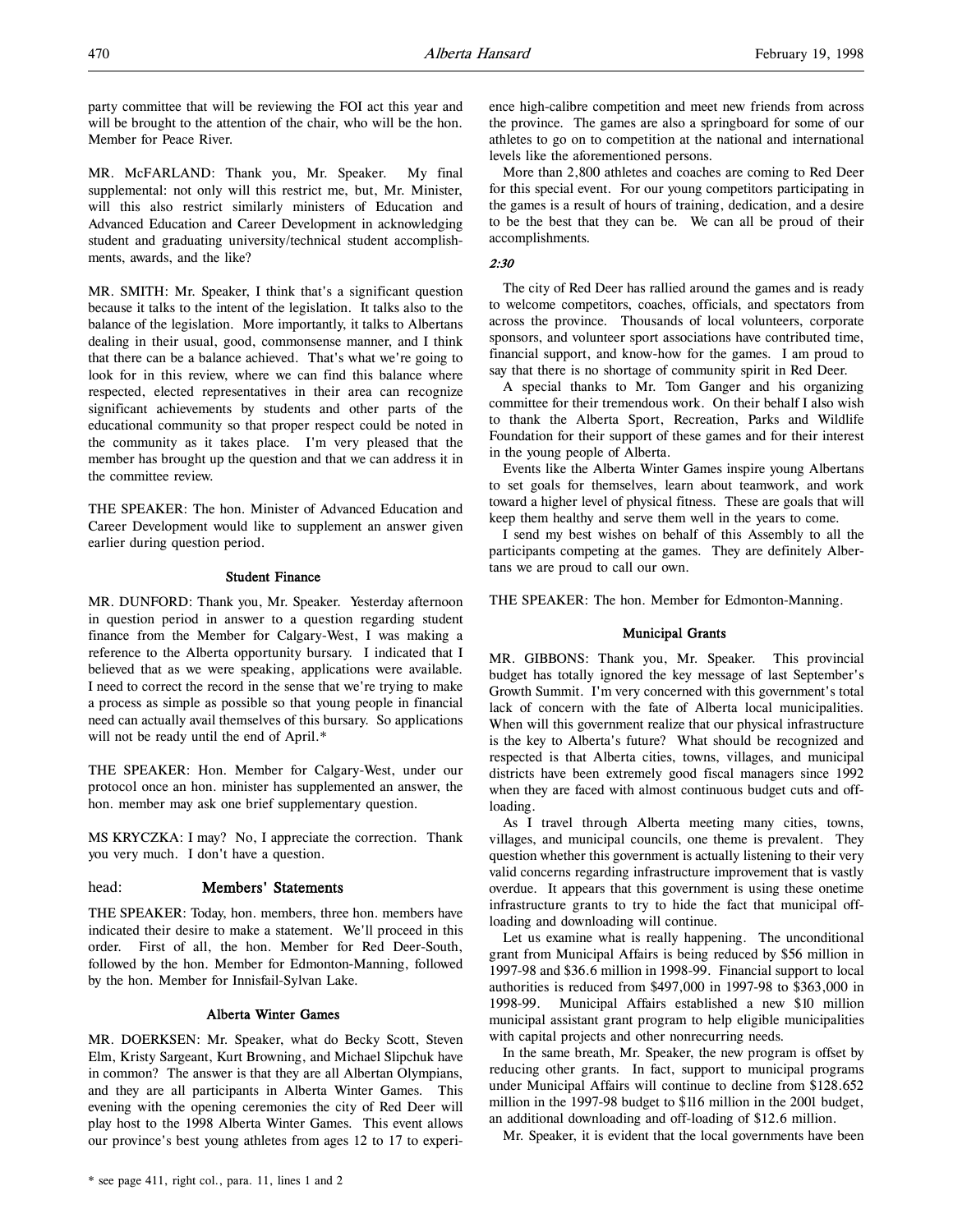betrayed yet again. This budget is just another make-thepopulation-feel-good budget by giving out another tax cut while ignoring the very real problems that they have caused in our rural areas.

Thank you, Mr. Speaker.

THE SPEAKER: The hon. Member for Innisfail-Sylvan Lake.

# 4-H Clubs

MR. SEVERTSON: Thank you, Mr. Speaker. I believe that our young people are the future of our province, and to me one of the best ways to invest in the young people of our province is to encourage them to get involved in Alberta's 4-H program.

Mr. Speaker, it's been demonstrated time and time again that involvement in 4-H programs gives a youth a brighter future. You need to look no further than the recent survey of 4-H alumni to prove this point. In that survey, over 80 percent of 4-H alumni reported at least some postsecondary education, compared to the 44 percent Canadian average. There's more. More than 83 percent of 4-H alumni reported that they were working either fulltime, part-time, or were self-employed, compared to the national average of just under 65 percent. The bottom line is that Alberta 4-H alumni are productive, responsible members of society, and I think they deserve our respect and recognition.

I also believe that businesses in Alberta which support 4-H club leaders deserve our recognition. There are over 70 corporate sponsors that contribute more than \$500,000 to 4-H programs, and we should be proud of all of them. I'd like to congratulate one company in particular, and that's Lammle's Western Wear. This company has locations throughout the province and last year contributed more than \$40,000 to Alberta 4-H programs through a number of different ways. Recently, Lammle's presented a cheque for more than \$16,000 to Alberta 4-H and sponsors a variety of 4-H programs.

Mr. Speaker, in closing, the Alberta 4-H program is top quality through and through. It produces young Albertans who are skilled to take on challenges in their communities and in agriculture and the food industry. I believe that everyone who is involved in Alberta 4-H programs, whether as a member, a leader, or a parent, deserves the congratulations and admiration of this House. Thank you.

#### head: Projected Government Business

THE SPEAKER: The hon. Opposition House Leader.

MR. SAPERS: Thank you, Mr. Speaker. I would request that the Government House Leader do now declare the government's intent for the order of business for next week.

MR. HAVELOCK: Yes. Thank you, Mr. Speaker and Opposition House Leader. Monday afternoon we will be dealing obviously with Government Bills and Orders, Motion 16, and we will also be dealing with Motion 18, the Ombudsman appointment. We are going to be looking at third reading of Bill 1, where we refer it back to committee. The Opposition House Leader is well aware of the issue there. At Committee of the Whole we will make an amendment to Bill 1 and then send it back to third reading. We'll also be dealing with Bill 16, the Appropriation (Supplementary Supply) Act, 1998, and then whatever else is on the Order Paper. In the evening we are looking at subcommittee C and subcommittee D meeting, and then Committee of the Whole, Bill 16 again.

Tuesday the 24th, in the afternoon we're looking at third reading on Bills 1, 4, 6, 8, 9, and second reading on Bill 3, as per the Order Paper, if we get through all of those. That evening we will be dealing with subcommittees A and B regarding the main estimates and third reading on Bill 16.

Wednesday evening we will be going into subcommittees D and C and then as per the Order Paper, if necessary.

Then on Thursday we will be looking at Royal Assent on Bills 16, 7, 10, 11, and as per the Order Paper. In the afternoon we have the main estimates designated for the Provincial Treasurer.

THE SPEAKER: Hon. members, prior to dealing with the points of order that were raised today, might we revert briefly to Introduction of Guests?

HON. MEMBERS: Agreed.

#### head: Introduction of Guests (reversion)

THE SPEAKER: The hon. Member for Drayton Valley-Calmar.

MR. THURBER: Thank you, Mr. Speaker, for accommodating this very important introduction. We have 32 very bright young students from the Warburg school in the Drayton Valley-Calmar constituency. Today these 32 students are accompanied by Gladys Meinczinger, their teacher, and Keith McKay, their bus driver. I would ask that after your long wait here you stand and be recognized and receive the warm welcome of this House.

THE SPEAKER: The hon. Member for Bonnyville-Cold Lake.

MR. DUCHARME: Thank you, Mr. Speaker. It gives me great pleasure to introduce to you and through you to all members of the Assembly a constituent of Bonnyville-Cold Lake, Mr. Ernie Isley. Mr. Isley served the people of Alberta as the MLA for Bonnyville for a period of 14 years. During his political tenure in this Assembly, he also served as a minister of the Crown. Mr. Isley is seated in the Speaker's gallery, and I'd ask him to rise and receive the warm welcome of this Assembly.

THE SPEAKER: I believe we have two purported points of order. Opposition House Leader.

# Point of Order Parliamentary Language

MR. SAPERS: Thank you, Mr. Speaker. I'm rising on a point of order that arises out of the exchange during question period between the Treasurer and the Member for Edmonton-Mill Creek, my colleague.

I will cite a couple of authorities. First, Beauchesne 417: "Answers to questions should be as brief as possible, deal with the matter raised and should not provoke debate." I'm referring to the words of the Treasurer in answering the question and which included "trained seals" and then again the word "seals."

#### 2:40

I'd also like to quote for you Erskine May, page 287, under the heading: personal reflections. It says:

It is not in order in a question to reflect on the character or conduct of those persons whose conduct may only be challenged on a substantive motion.

Now, Erskine May is referring to questions but by extrapolation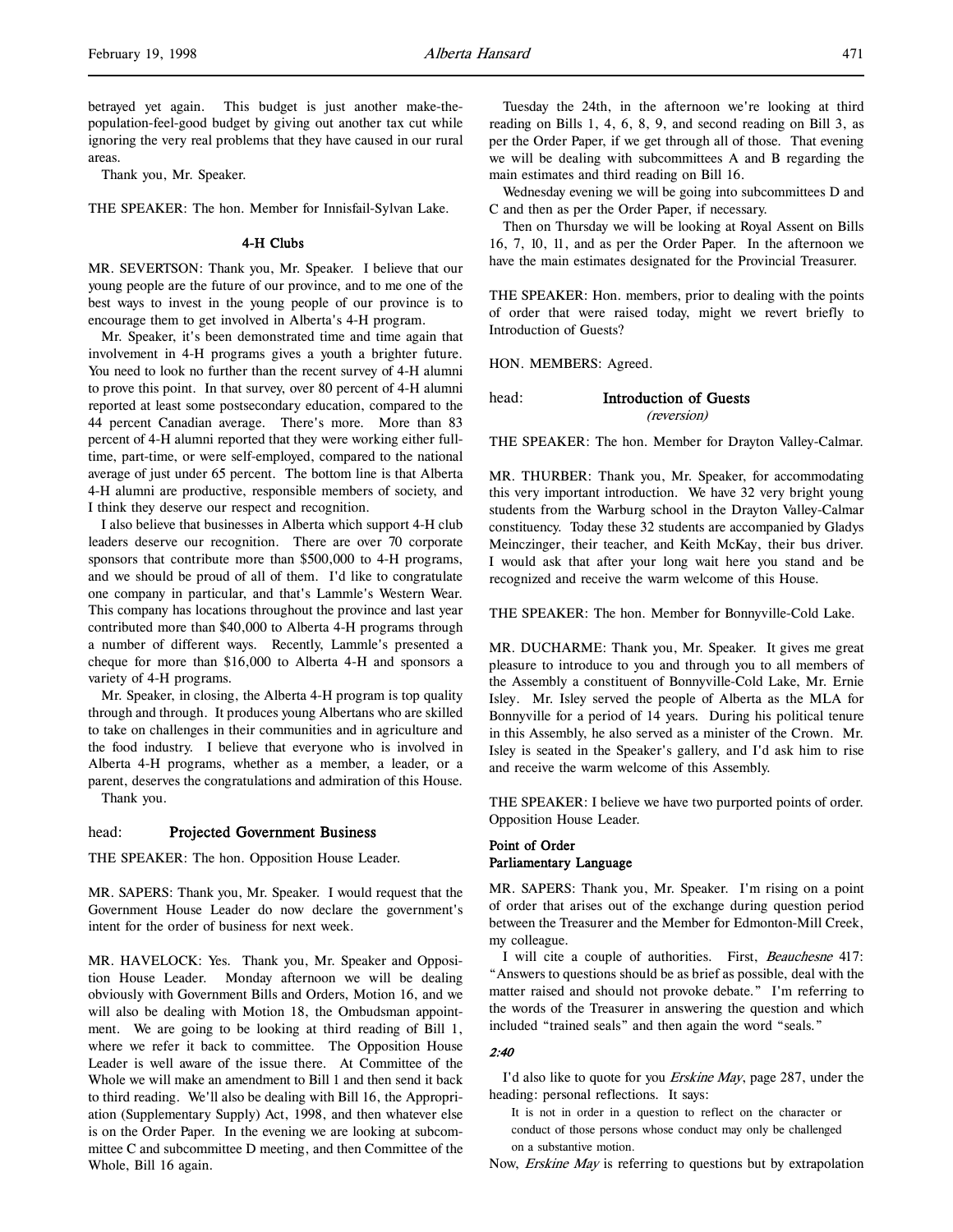– and it's been used before by other speakers – questions and answers. I understand that some of the prohibitions in Erskine May and other authorities happen to be somewhat interchangeable.

Later on in Erskine May, page 295, in the section that is titled "Oral answers and supplementary questions":

An answer should be confined to the points contained in the question, with such explanation only as renders the answer intelligible, though a certain latitude is permitted to Ministers of the Crown.

I'm not sure that that certain latitude, however, Mr. Speaker, would extend to the use of unparliamentary language, and I will now direct you to Beauchesne 489, where it's very clear that the words "trained seal" have been ruled on several occasions to be unparliamentary.

Mr. Speaker, the Treasurer has a nasty habit when he's put into a corner, when he is asked a difficult question that he doesn't want to answer. Instead of just having the internal and intestinal fortitude to stand there and say, "I don't want to answer," he gets personal, he gets nasty, he starts calling names, and he brings this entire House into disrepute. The Treasurer has been warned about this several times, and he persists in this juvenile behaviour.

Mr. Speaker, I think that it's about time the Treasurer stood here, apologized for his behaviour. [interjection] He's offering to resign. No, I don't want him to resign. Frankly, the longer he's Treasurer, the better it is for the Official Opposition, so I don't want him to resign.

I would like him to withdraw those unparliamentary remarks, and furthermore, I'd like him to sort of reel himself in and constrain himself from those personal attacks and personal epithets, which do nothing to further debate.

MR. DAY: Mr. Speaker, the Opposition House Leader, who gets \$10,000 a year extra beyond his pay to stand up on Thursdays and ask what the projected order of business is . . . [interjection] I think I have the floor. You know, I sat very quietly and respectfully and listened to every misguided word which the whining member opposite hurled across the floor. [interjection] He's still going on. Listen to him, Mr. Speaker. I sat the whole time and listened quietly. [interjection] He's still talking; he's still going. Are you done yet? [interjection] Keep going; tell me when you're finished. Let the Assembly know when you're done. [interjection] He's still going. I sat and listened quietly the entire time. There. Thank you for being quiet.

Now, Mr. Speaker, I would like to say that while I was very clearly answering the question, very clearly for the second day – so that would be the fourth time – what was happening across the way, which is not always recorded by the television camera and sometimes is picked up through the audio mechanism here, is always seen by the students. What was happening was the usual very high-sounding, shrill, chirping, barking-like sounds coming from the members opposite, and it was quite a chorus. It happens every day. This should be on the record.

Also what happens almost every day is the member opposite gets up to try and earn his \$9,500 stipend. Our House leader gets no extra money for the hard work that he does. This gentleman, the hon. gentleman across, gets \$9,500 of taxpayers' money to stand up almost every day – if it's not me, it's somebody else who didn't answer a question fast enough or we didn't stand at the right angle.

Now, what I heard today and what was heard by all members was a chorus of shrill chirping and barking-like sounds that were coming from across the floor. In my mind it sounded like seals. I thought I said "untrained," but in fact they may have been trained seals. Mr. Speaker, I like seals. They're nice puppy-like animals, and they do serve a purpose in the environment. They eat the scrap that's thrown out, they consume decaying matter that's floating around, and they are cute, very cute little animals.

I will say to you with all sincerity that when I heard again, as we heard yesterday, the shrill chirping sounds mainly coming from this member here, I was reminded of trained seals. I'll tell you honestly that until this moment I did not realize that on March 6, 1961, somewhere across this great land a Speaker of the House said: should not say "trained seals." Mr. Speaker, I withdraw "trained seals."

THE SPEAKER: I think that matter has been dealt with then. The remark has been withdrawn. [interjections] Sorry; sorry. I'll provide an explanation. A point of order was raised. The remark has been withdrawn, which means that the point of order has been won. Now, what more is there to be said on the matter? I'll sit down, and, hon. Opposition House Leader, if you wish to question the rationale, I'll provide it to you. Please, go on.

MR. SAPERS: Mr. Speaker, you're correct, of course, in your judgment and in your ruling because he withdrew the remarks. But while everybody has the chance to review Hansard and they'll get to see the quality of the interventions of the Treasurer and the rationale and the pettiness and the arrogance, then they'll make their own judgments . . .

THE SPEAKER: Please, hon. member. I indicated that I would be prepared to provide an explanation for the conclusion I reached. I was listening to you very attentively, and I don't think you were asking a question.

MR. SAPERS: No. I agreed with you. You're right.

THE SPEAKER: Okay. Very good then.

The hon. Member for Spruce Grove-Sturgeon-St. Albert.

# Point of Order

# Allegations against Members

MRS. SOETAERT: Thank you very much, Mr. Speaker. Under Standing Order 23(h). When the minister of transportation was responding to my question, I do believe that there were some allegations made against me on two points: implying that I may not be present at a committee meeting and that I didn't understand the difference between project plans and funding for municipal grants.

So on those two points. If the minister were to look at some of the arguments about trying to be in two places at once, that's part of the issue of being in two places at once, because when Transportation is up, also Advanced Education is up, which is also a concern in my constituency. Now, because I'm young and agile, I can go from one committee meeting to the 5th floor and speak on both maybe, if there is time.

However, there is a part of *Beauchesne* that does say that we are not to mention if someone isn't present. Now, that could be because maybe somebody has an illness; maybe somebody has something going on in their family or some constituency work that they are part of. There are many reasons why people may not be in the House. That is why that is in Beauchesne, and that's why on days when the minister may not be here, I don't ask a question to an empty chair, because then the entire province would know that the minister of transportation isn't there. That's why we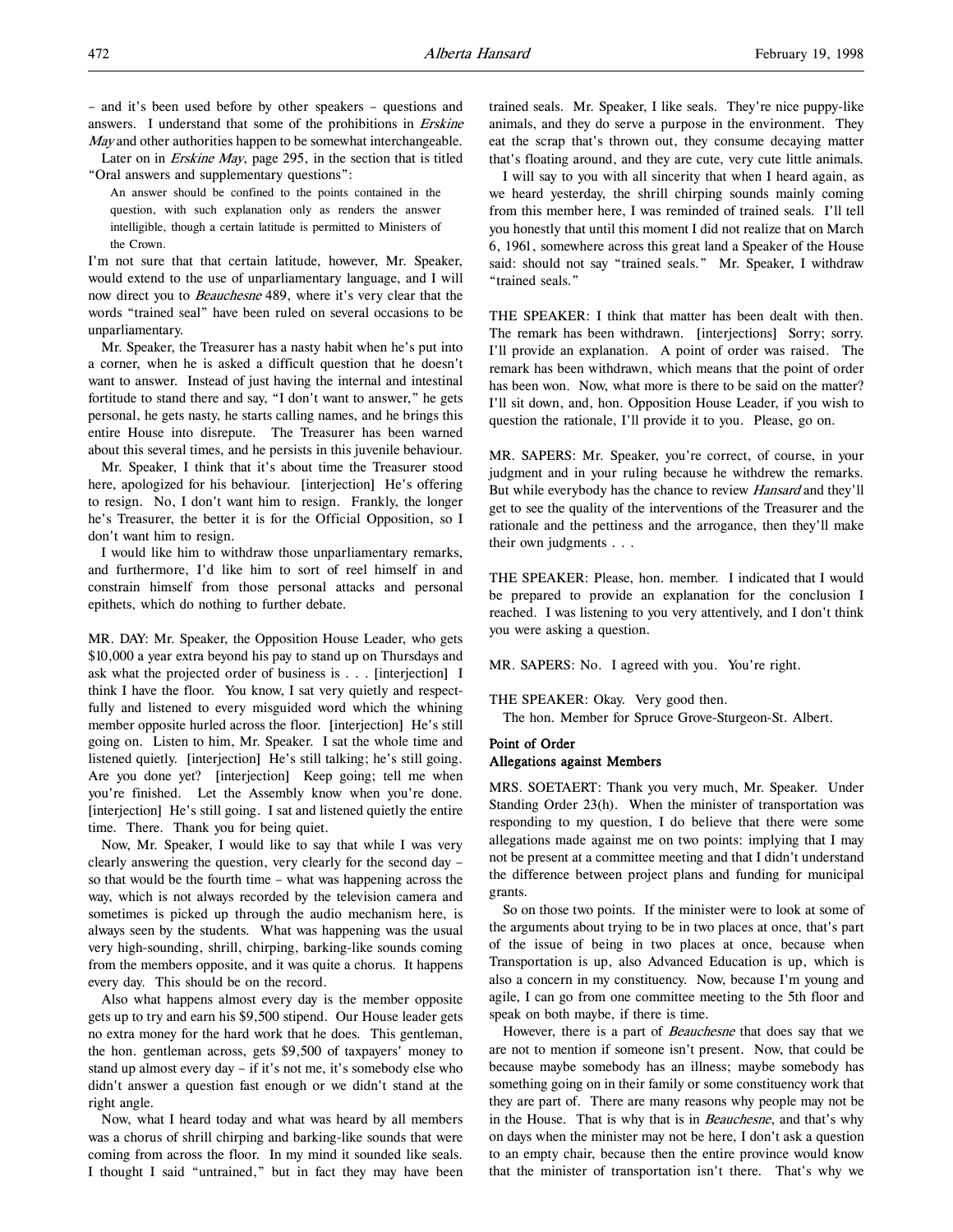don't allude to that in this House, as part of Beauchesne, and that's because we're regular human beings and in the course of our lives these things happen.

My second point is that he obviously thinks I don't understand the difference between project plans, which he gave me yesterday – I really appreciate that, and I said so – and funding to municipal grants. If the minister were to look at his own budget, he would see that in 2.4 and 2.5 there is a cut of \$30 million to municipal funding infrastructure. So I'll table four copies of this, just in case he lost his budget book.

Mr. Speaker, I would once again mention especially the issue of committee work. This government knows well that we often have two departments going on at one time and that we will be expected to be in two places at once. Especially as the opposition, I have every right to question many departments, all departments, yet two will be heard at the same time. So the minister knows that that was implied, and I would request that he withdraw that, because if one were to look in Hansard at the amount of participation I have played within this Legislature, my speaking to different issues would outnumber 10 to 1 any backbencher of this government.

Thank you.

#### 2:50

THE SPEAKER: The hon. Government House Leader.

MR. HAVELOCK: Thank you, Mr. Speaker. I know that the minister of transportation would like to supplement; I'll be very brief. It is true that *Beauchesne* refers to one member not disclosing or discussing another member's lack of attendance at a meeting. However, that's not what the minister said. The minister was simply expressing some concern as to whether or not the member across the way would be attending a meeting in the future. So there is no point of order because what she is arguing is not covered by *Beauchesne*. The minister is simply trying to encourage the member to attend the meeting.

The second point, regarding what the minister perceived to be a misunderstanding on the part of the other member. He went on to explain in his answer what he felt was accurate information. I guess, Mr. Speaker, what's a little frustrating is that the members on the opposite side tend to use points of order as a means to clarify what would be substandard questions. They don't like the answers they receive, quite frankly, because the questions are usually very confusing and not direct and quite often difficult to provide a reasonable answer for.

Nevertheless, I know that the minister of transportation wishes to supplement. He will clarify again, I'm sure. Perhaps the hon. member across the way in the future would read the information that's sent to her before, which the hon. minister indicated he had sent to her, and we wouldn't have questions in question period which result in weak and useless and frivolous points of order.

THE SPEAKER: The hon. Minister of Transportation and Utilities on this purported point of order.

MR. PASZKOWSKI: Thank you, Mr. Speaker, for allowing me the opportunity of responding. Certainly there was never any mention that the hon. member may not be present. What was said was that the hon. member is invited to be present, and I think that's a rather gracious approach to the situation. I find it very strange that someone would be imputing motives that indeed were never even considered on this side of the House. Nevertheless, I see absolutely no point of order.

The question that was asked: have there been distinct cuts made? I pointed out to the hon. member that there's actually been additional money put into the budget and then invited the hon. member to come to the estimates, that the explanation would be made there, which is the normal process of explaining the budget. Now, I see nothing unordinary here. I don't know what more could have been said or done or a better way of presenting this particular situation.

As far as changes in the budget are concerned, that was acknowledged. There was never any question that there aren't some changes. That's been acknowledged. That will be discussed, and the opportunity for debate will be there on March 4. What more can be asked on that?

THE SPEAKER: Hon. members, this Speaker believes it's very important that all hon. members should have the right uninhibited to seek information and that all hon. members who are in positions with Executive Council should have the right to offer explanations if requested by an hon. member. In other words, there's great leeway. But from time to time there are some interesting areas that an hon. member can get into, and when that area almost is an introduction to a budget debate, it can lead to some widening of, one, the intent of the question and also widening of the response.

The hon. Member for Spruce Grove-Sturgeon-St. Albert today moved the Speaker about an inch and a half in the chair wondering whether or not he should intervene and say: is this perhaps in the area of budget debate rather than seeking new information? But again, the chair waived on behalf of the opportunity for the hon. member to seek that information. That then of course gave the hon. Minister of Transportation and Utilities the opportunity to provide an explanation.

Beauchesne is very, very clear under 481(c) that an hon. member cannot "refer to the presence or absence of specific Members," and it's very true that such is not the case today. There was not a reference to the absence or the presence of a member. What was being discussed today was an event that may occur in the future, and as far as the chair is concerned, this event may be scheduled as of now, but it may be canceled as of now. Whether or not the member would attend this event that may or may not be is an unknown until the event does actually occur, and then the hon. member either goes or doesn't go. Beauchesne doesn't cover that. So I would have to suggest that there is no point of order on this point, and I suggest that, again, there was an opportunity for an hon. member to raise a point, have a discussion.

But a greater point for all of this business, and it has to do with decorum. It is Thursday, but gee willikers, gee whiz, we all can find a higher level from time to time, always can find a higher level.

# head: **Orders of the Day** head: Government Bills and Orders head: Second Reading

#### Bill 16 Appropriation (Supplementary Supply) Act, 1998

THE SPEAKER: The hon. Provincial Treasurer. You're on, hon. minister.

MR. DAY: Mr. Speaker, I was exhausted from the previous exchange.

Mr. Speaker, I am pleased to move for second reading Bill 16.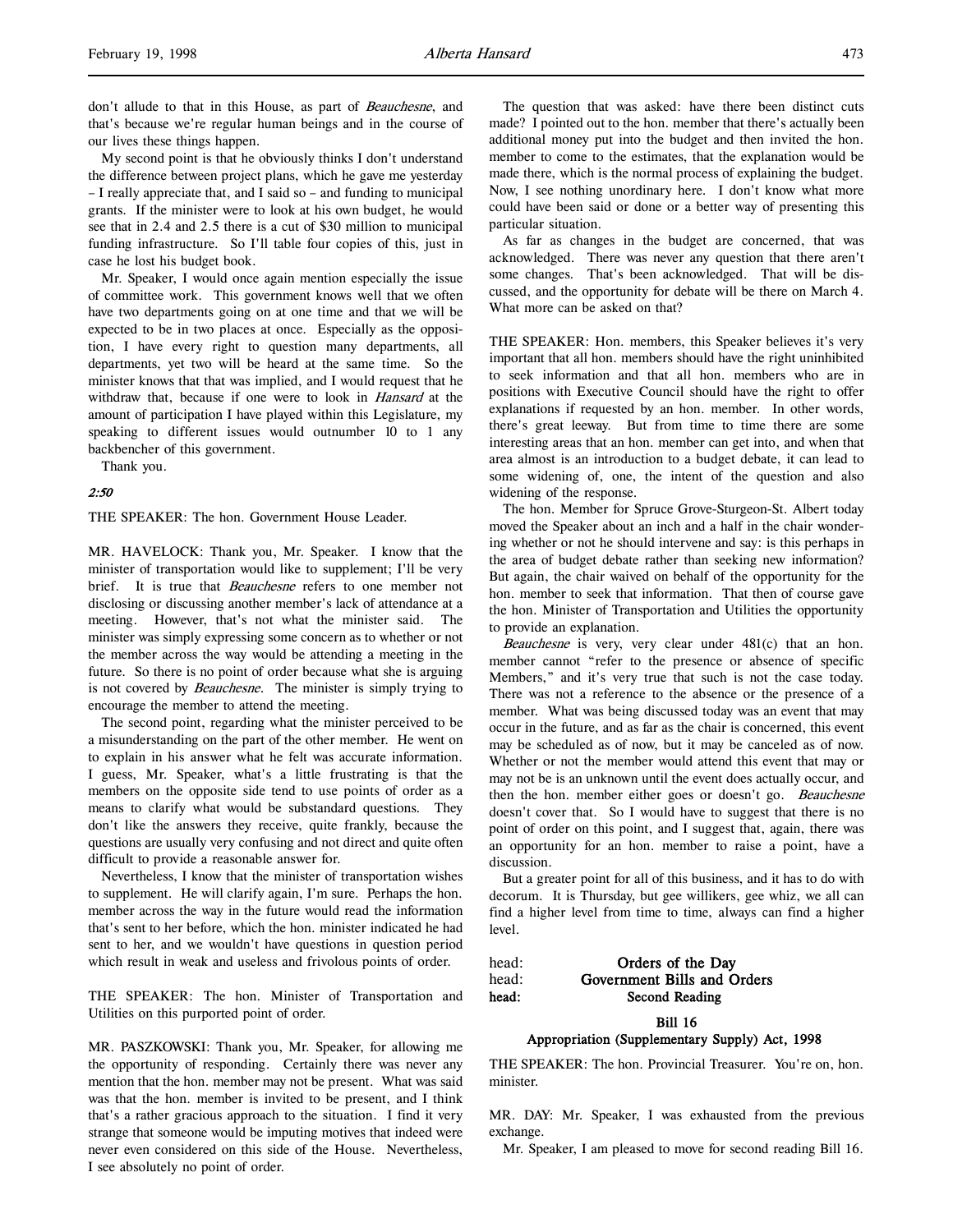THE SPEAKER: The hon. Member for Edmonton-Mill Creek.

MR. ZWOZDESKY: Thank you, Mr. Speaker. I'm pleased to rise this afternoon to enter debate on Bill 16, that being the Appropriation (Supplementary Supply) Act, 1998, which requests the additional expenditure of several million dollars here from at least 10 different departments. How many million? Several million anyway.

#### [The Deputy Speaker in the chair]

I want to start by just addressing the area of Transportation and Utilities, which I have not yet had a chance to do in the House. My reason for doing that, Mr. Speaker, is because I'm deeply interested in what is going on in my own riding with respect to transportation connector routes that tie together Avenue 45 and the Whitemud freeway with highway 14. I was wondering whether these supplementary estimates in some way might reflect that particular extension. It's what's called the extension of the Whitemud freeway or the ring road or the transportation/utility corridor.

In looking at Bill 16, I note that Transportation has budgeted an additional \$134 million for expenditure. The city of Edmonton, as I understand it, has requested additional funds for the completion of that particular leg which I've referred to and at the same time for the extension that ties in with the larger perimeter plan for the city transportation department, and that is the transportation/utility corridor. I'm not sure if these supplementary estimates provide for that or not, but I am hoping that some clarification will be found.

In particular, I'm looking at page 63 of the supplementary estimates of the department of transportation, as referenced in this Bill. Page 63 of the transportation department summary does indicate under program 4, partnerships for municipal and rural utilities, and right above that, construction and operation of transportation systems, that there's approximately \$96 million being provided for there. Now, just to be clear, what I'm referring to here, Mr. Speaker, is the connection that would complete what we would call a perimeter road around the entire city of Edmonton. It's on about a 10- or 20-year plan, but it's been in the planning stages, on the planning books for years, and I'm afraid that by the time that plan might get implemented, they're going to need a new plan.

#### 3:00

I have discussed this with city of Edmonton transportation department officials. I've been to their meetings. In fact, last year the former minister of transportation and I had a meeting in my riding, which I was very grateful for. That was the Member for Wainwright. We discussed the tie-in specifically around highway 14 and the transportation/utility corridor and the outcropping of a two-leaf clover at the junction of highway 14 and the Whitemud freeway. Subsequent to those discussions, Mr. Speaker, the hon. minister of transportation did agree with his able staff to in fact upgrade the interchange at that location, sensing that it needed to be more than just a figure eight. So they've given us a complete four-leaf clover on the design and plan of that particular location.

However, there remains one very large outstanding difficulty just a little bit north on highway 14, which marks the extreme east boundary of the Edmonton-Mill Creek riding, that I'm very proud to represent. That is right in the area of a small UFA Co-op station there which is going to be bypassed for northbound traffic

because they're shutting off the access lane there. I was hoping that in this department's summary and through this appropriation, perhaps the minister, when responding to these comments and questions, might give that area a look now that he's the new minister and appreciate the fact that the former minister was in fact out there for a meeting with me and a number of constituents concerned about the transportation in that area and, more particularly, concerned with the access that residents have.

The residents are living on both sides of highway 14, on the east side and on the west side. But let me speak directly about those on the west side, because they are my constituents. What has been described as the newest version of the plan there fails to address the in-and-out access of the Hurstwood Estates residents. Now, there are some 20 or 30 families who live in that area. The problem, Mr. Speaker, is that there's only one entrance into and, obviously, one exit out of that area. So from a transportation point of view, the residents in that area have a huge concern that not only is there the obvious lack of convenient in-and-out traffic there, but there's the greater difficulty of allowing emergency vehicles, should it become necessary, to come in and out quickly from that area. In particular, with policing, for example, they wouldn't have the ability to get to that location if they were coming north on highway 14. They would have to go all the way up another mile or so, do a U-turn, come back down, and access it from the southbound lane. Similarly with ambulances or with fire trucks. So it's a huge concern to the hundred or so residents of that immediate area along Meridian Street.

I'm hoping that the transportation minister will take this under advisement and try to correct that. One of the suggestions that was advanced to the former minister – again, the notes would be there somewhere in the department – was perhaps the inclusion of a culvert or something like that that would connect east and west commuters across highway 14. If that doesn't work, then perhaps there should be some other provision to allow northbound traffic in and out.

I should say, Mr. Speaker, that we have done a lot of monitoring of traffic flow in that area, and that particular intersection, just outside the UFA Co-op along highway 14, is a very safe intersection. In fact, there have been very, very few fender benders of any sort there. So when the former minister and I were meeting with the group there, a number of these points were raised. I'm hoping the new minister will pick up where the former minister left off, and that was with a view to try to help resolve the problem there.

The other major problem from a transportation point of view is surrounding farm vehicles, the larger sprayers and the larger seeders that the farming community needs to transport along our highways. It's always been my feeling that, where possible, common sense has to prevail to try to help these slower moving and rather cumbersome vehicles to manoeuvre safely along our roadways. If we can keep them off these main arteries by providing them an alternative route, I think everybody benefits.

You see, we have the situation in that part of the constituency, Mr. Speaker, where some farmers live over on the west side of highway 14 but own farmland on the east side. At the moment, they don't have a problem. They travel down a parallel service road, cut across highway 14, go over to the east side and do their work, and then return at night or whatever. The way that the program for the transportation/utility corridor is being designed right now, these people would have to travel far to the south to get across to the east side or would have to travel far to the north to get across to the east side. They can't go directly across there.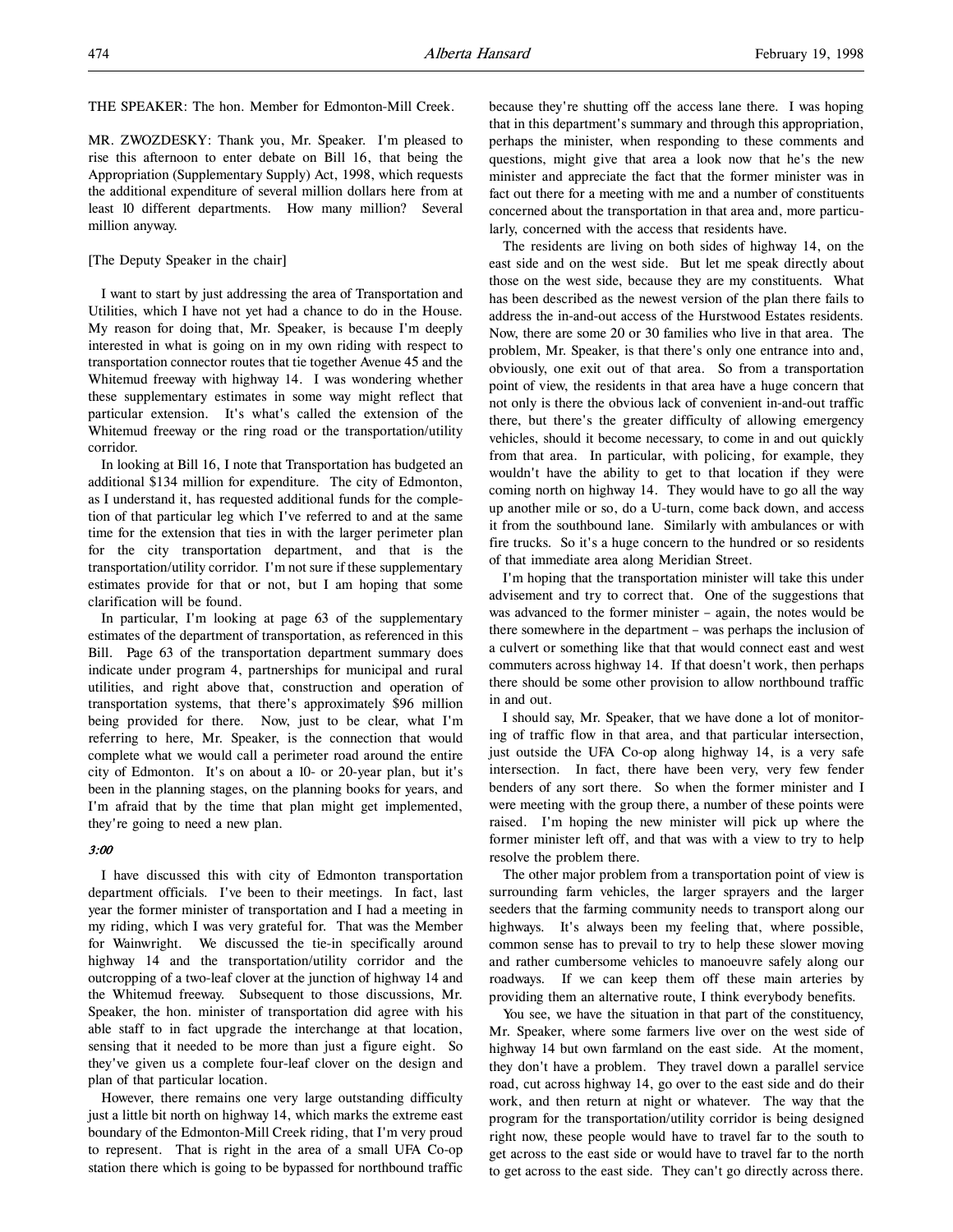That, I think, down the line is not just an inconvenience to them, but more importantly there's a safety feature involved there because they would be blocking up rather the entire service lanes at the moment unless something is done to allow them to get across faster. So that small point on transportation is something which I hope the hon. minister will look at.

The other point, just to finish off that end of my constituency from a transportation point of view – and as I look at this bill, I'm hoping that something can be done through this bill to address the concern – is the tie-in south of the Whitemud freeway and highway 14 down to Avenue 23, which will effectively become the final leg of the transportation/utility corridor that will ring the city of Edmonton. Eventually it'll tie in with Anthony Henday Drive. I was encouraged to read somewhere just in the last day or two that the new transportation minister in conjunction with the city council have in fact ironed out a deal now for at least one more connecting bridge north/south across the Saskatchewan River somewhere to the south or to the southwest of Anthony Henday Drive, in the far west end of our city. That will then connect down south past Ellerslie Road or 23rd Avenue, in that neighbourhood, and eventually come over to the east and tie in with highway 14. I would really like to know from the minister whether or not this new schedule contemplates the first or the initial step in that particular phase of expansion for the transportation/utility corridor.

The other point that just flew to mind, which I had temporarily forgotten about, Mr. Speaker, is the transportation difficulties that continue to exist at Whitemud freeway and 34th Street. Now, this is much more a municipal issue as such than an issue perhaps for us as MLAs, but it is in the heart of my constituency there, and I did promise at some point to raise it here. Because it's a costshared project between the province and the city – I can't recall the split, 75-25 perhaps or 60-40, somewhere in there. It just seems that there's been a change in plan yet again there. We're not sure yet what it is that the province and the city are going to be doing there.

Just to give you the quick background on it in a nutshell, Mr. Speaker, 34th Street runs north and south at that point, and the Whitemud freeway cuts across 34th Street. There were discussions as to whether the Whitemud freeway should go over the top of 34th Street in an overpass fashion or continue underneath. So they started on one plan to make it go underneath, and they stockpiled all the dirt off to the east side there; I'm not sure what they had in mind. Then it seems to me that another study was done, and they decided against going underneath. So they changed their mind, I believe, and thought they might go over. Right now I'm not sure and a lot of residents who are calling me on this aren't sure what the current status of that is and what the current plan is. Maybe the minister could clarify in his rebuttal shortly what the exact plan for 34th Street and the Whitemud freeway is. Is that contemplated in this Bill 16, which is before us today? If it is, then I'd be very happy to hear that and to have him comment on it further.

I don't think there's anything else in the transportation area that I was going to comment on at this stage. I'll await the outcomes there.

#### 3:10

I would like to just briefly turn to Municipal Affairs, which is also covered in Bill 16, and just advise the hon. minister that I did listen intently to her discussions yesterday. I think there are some good initiatives that we're going to be following there.

I would like to ask the minister whether she's aware of and/or

is accumulating what I have heard is the growing hidden deficit at the municipal level insofar as some of our infrastructure programming is concerned. I think, hon. minister, it breaks down into two areas. From the councils that I've heard from or met with or spoken to in Banff and on other occasions, I understand there is a growing concern that there are insufficient moneys, on the one hand, for planned improvements or planned upgrades or for general maintenance, and as a result of pressures on dollars at the municipal level many of those projects have been put on hold. That's just straight maintenance-type projects, hon. minister. On the other hand, I understand that brand-new projects, which would be not at all maintenance projects, that were contemplated to come onstream have also been delayed and in some cases perhaps even curtailed. The phrase that was raised was, "We're accumulating a hidden deficit," to whatever degree I don't know, because every municipality is a little bit different.

Under your nonbudgetary disbursements of \$2 million or thereabouts I'm wondering whether there is some ability for the minister to take a look at what it is that is going on, particularly in the larger municipalities, where I think there's a tremendous need for us to look at these upgrades and maintenance programs. We all know about Edmonton being the pothole capital of Canada and things like that. You heard some speeches yesterday, hon. minister, with respect to what causes the roadways to deteriorate.

We know that we're going through at least a miniboom. Edmonton may not be experiencing it directly or benefiting from it directly, as an example, but we are the gateway through and to the north, as you know, and we're experiencing a tremendous increase in traffic, particularly heavier traffic, some of it dangerous goods route traffic, some of it servicing the petrochemical industry, and some of it manufacturing-related and so on. The point is that we are experiencing more and more deterioration of our roadways, and I think, unfortunately, less and less is being done.

I don't know what the magical answer is, Madam Minister. I'm just asking: could you please look into this? I can tell you with all sincerity that municipalities are concerned with this growing hidden deficit. I think it goes without saying that they've been pretty good ballplayers with the province of Alberta over the years, and I think it also goes without saying that they probably wish to continue to be. It's to their mutual benefit, if you will. We can't continue to ignore them the way that they say they have been. Now, that may not be all of them, but the ones that I heard from certainly – well, you know how the business goes, Madam Minister. You tend to hear from the ones who have the complaints. So if you could please address that.

I have other comments that I'd like to address, but I'll hold those until a later time, and with that, I'll pass the torch over to one of my hon. colleagues to press on. I look forward to some answers to those questions in the near future.

Thank you.

THE DEPUTY SPEAKER: The hon. Member for Edmonton-Calder.

MR. WHITE: Thank you, Mr. Speaker. Supplementary estimates, as I understand the process, is a process by which the funds that are available for disbursement towards the end of the year are disbursed in a manner which distributes the funds to best advantage for those in the province throughout the entire government agenda, which goes through virtually every department. What I don't see is how the priorities were arrived at and do question a great deal of those priorities.

The one priority that I do understand would be to those areas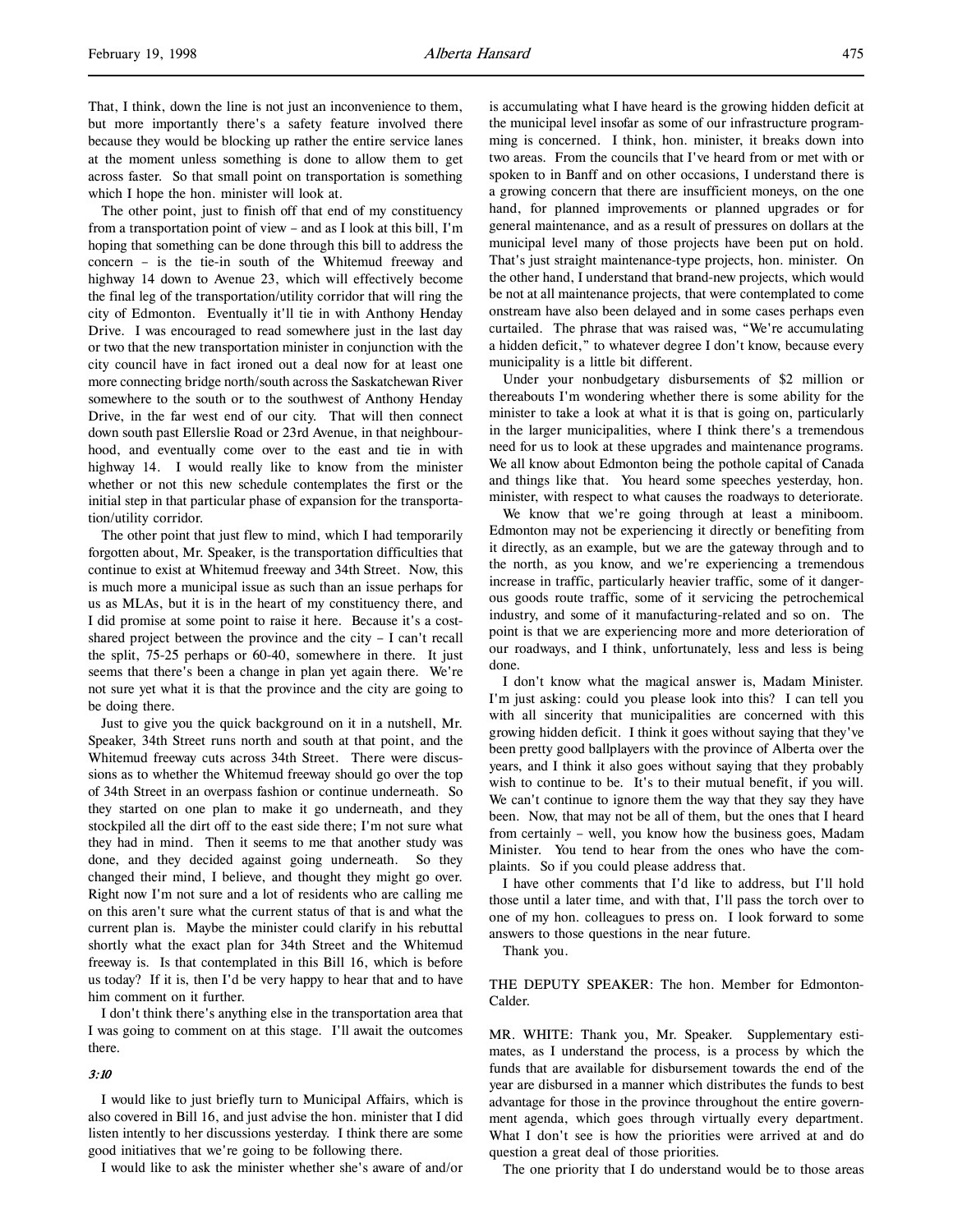that simply could not be budgeted, the areas where a department has no idea what is to be coming down the pike that they'll either have to pay for administratively or have to pay out. The area that I do see as legitimate – and I bring this up by way of contrast – is the area in Intergovernmental and Aboriginal Affairs. It deals with some \$10 million put forward to the settlement of a land claim of the Loon River Cree band. That was obviously something that had been worked on, as we well know, for years and years and years. This particular budget year it came to fruition. The payout was agreed upon and was paid out. That, to me, is a legitimate nonbudgetable expense, where a department can say: "Yes, this is special; this is a little different. Therefore, we should use supplementary estimates in order to pay for this." I point to that by way of contrast.

I point to some others, and I'll start with perhaps where my hon. colleague left off: Transportation. I mean, here is the classic case. Do we have a budget item that's called disaster services in the transportation department? Every year the estimate is somewhere around \$3 million, as it is this coming year, yet there's \$35 million to \$40 million and sometimes \$50 million expended. I point to a supplementary estimate that is a legitimate expenditure. It's a wise expenditure: \$2 million in order to aid and abet the recovery from the grass fires in southern Alberta. Legitimate. A million dollars expended to ship generators down to eastern Canada, to Ontario and Quebec. A legitimate expense. The disasters in the Peace River country. That happens every now and again in that country. I would point out that a couple of years ago there was a disaster that occurred in Medicine Hat that needed some assistance. Yet this government continues to budget \$3 million annually. Now, that to me displays either an overoptimistic position, which the Treasurer keeps telling us is not the case because he estimates the income to be low and conservatively low. So I point this out and say: look; this is not the place, as I see it, to deal with these kinds of expenditures.

Now that we're in the transportation department, I will speak to an area that concerns me a great deal in that my constituency is in the northwest quadrant of this city. With the expenditure, the advance payment of some \$25 million out of the budget year in question, in advance of some other work, I say: look; if we're having this north/south corridor that must go through the city of Edmonton until such time as the bypass goes around, well, then the least that could happen is that the route called Anthony Henday Drive, that connects highway 16, which used to be 16X – the highway goes right through to the Whitemud freeway, which is a truck route. Currently, they have to go by the biggest mall in the world, have to go through umpteen dozen stop signs and right within metres of six communities.

Now, if there is some expenditure to move capital goods from northern Alberta to southern Alberta and then through to the United States, you'd think that that would be a place where expenditures would occur. Yet it's seven years late. They're just initiating the work and getting the work on-line this year in order to get some of the capital work done. Now, that is really, really faulty thinking if you think that you can expend that money instantly by turning the tap on and off. There has to be something said for some consistent planning, particularly transportation planning. I applaud putting \$25 million in now as supplementary estimates. But it's not only a year late within this budget; it's three years late in other budgets. That says nothing of the upgrades to highway 43 from 16 to perhaps Whitecourt. That's perhaps six or seven years late also. Now, I don't know how we think we're saving money in the supplementary estimates by putting funds in at this time when it should have been budgeted for legitimately at the time.

#### 3:20

Another area that concerns me is Advanced Education, not so much what is in the supplementary estimates but what is not. Here we are, the Advanced Education budget. The Personnel Administration Office has gone from \$7.4 million to \$31.3 million. Now, somehow or other budgeting missed the boat here. Setting aside the budgeting, because I'm sure the minister will want to explain that at length, the point here is that those moneys were not expended on students. I don't know how many times I've sat in this house, listened to different ministers tell this side of the House how much of the money is going directly to the students, going directly to the classrooms, going directly to the place where it's going to do the most good for the future of Alberta, the future of Canada, the future of the world. Well, blah, blah, blah; that's obviously not the case. When supplementary estimates come back and we need \$23.9 million to add to the Personnel Administration Office, something's not quite right in Dodge here.

A revelation here. Now, the average soul reading this might say: this sounds quite legitimate to me, moving \$8 million to support for adult learning from support for adult learners. That's wonderful, that really tells a lot. I mean, you have to be a learned soul to be able to read that line and understand it, I tell you. Something is lacking in the transmission of information. If this is what's being taught and being conveyed in our universities, I mean, I'm telling you that we're missing it here. [interjection] I suppose what the minister is indicating is that perhaps we should spend more money on the Personnel Administration Office in order to get the communication a little better so that the average student would be able to understand what it means.

I see the Premier looking at me rather perplexed. He may not have the answers either, but he may ask you for an explanation of what it means.

#### MRS. SOETAERT: Cabinet shuffle.

MR. WHITE: Well, no, we don't want to do that. It's the wrong time of year for that.

Moving on to Education. The expenditures here in the supplementary estimates: although commendable, it's odd that they would be spent now as opposed to putting the funds in the budget to begin with. You know that there are crying needs for expenditures when you have to spend \$6 million because you had more student enrollment from grade 1 to grade 12 than you anticipated. Wait a minute. Isn't this the government that keeps telling you that there's massive growth and we're tracking it and we understand how many people are coming across? And then you don't even count on them going to school, and after the fact you have to put money in it. Oh, major slipsies here. Come on; we can do much, much better than budgeting for \$6 million and deciding after the fact. Perhaps the money should have been there in the first place.

There's another \$6 million, and it's something in higher budgeting for growth and the number of average course credits for high school students. Well, you have to understand that if you're a high school principal, what you're trying to do is get a number of credit courses there so you can get some more money for your students. If that's the way you have to play the game in order to get money, well, you know that they're going to adapt the game to be able to attract more money. It certainly takes a little less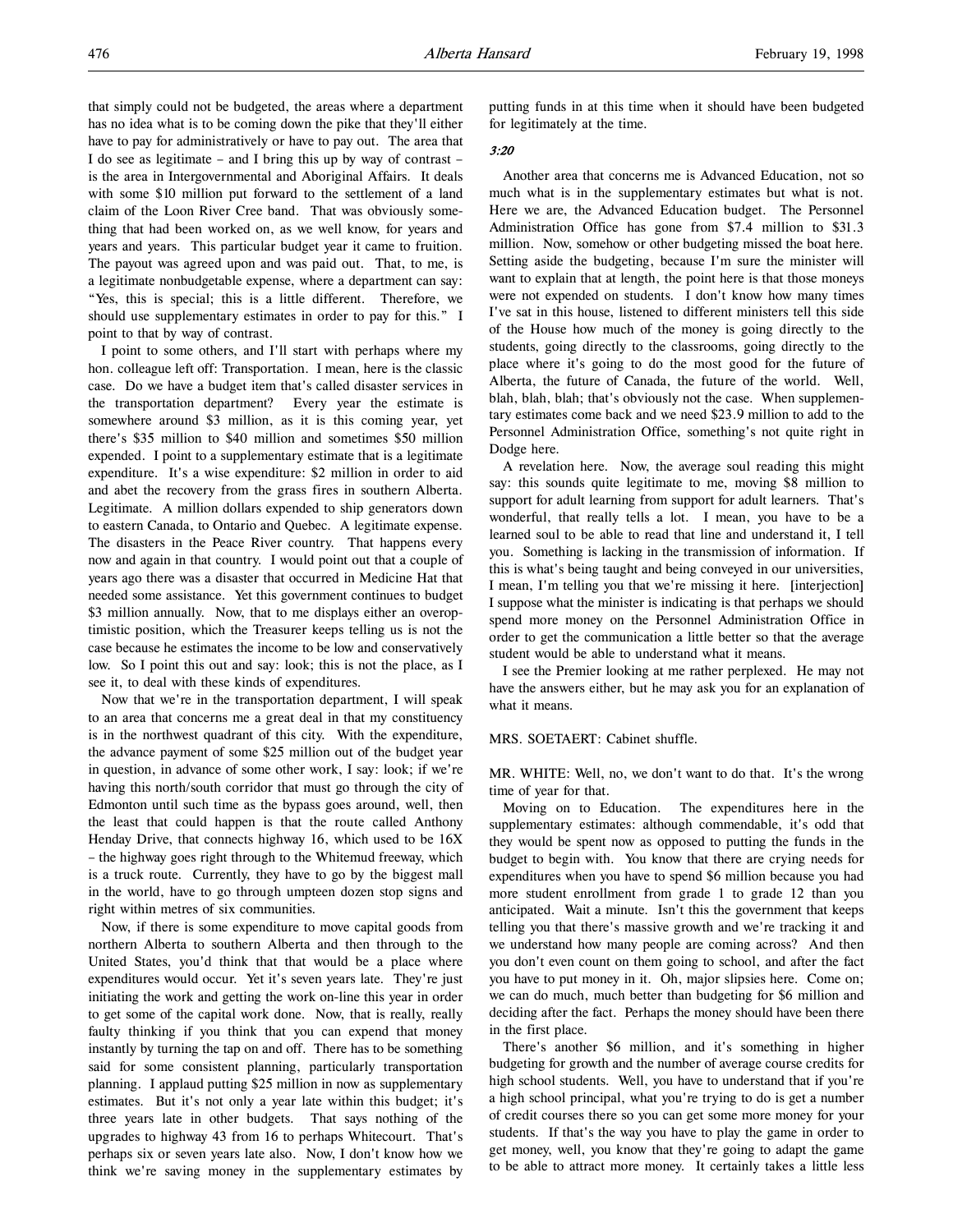than rocket science to figure out that the schools need more funds in this province and that in order to get it, they have to play games between the schools and the administration of these funds. Now, it's not the way you run a good ship.

#### Speaker's Ruling Decorum

THE DEPUTY SPEAKER: Hon. members, we appear to have several debates going on at the same time. We are debating at length Bill 16 at this time. I wonder if other hon. members who wish to debate would go to the reception areas that are around the Chamber and let the hon. Member for Edmonton-Calder continue.

#### Debate Continued

MR. WHITE: Yes, and I shall continue. I'll leave Education for the moment and move on to Family and Social Services. There are some funds here – and I'm not sure how this works – where money is transferred out. Perhaps I'm going to have to talk to the minister on this one, because there are just too many questions around a relatively small amount of money for the exchanges.

The fundamentals are that supplementary estimates, if the trend in the rest of the document is any indication, are used by this government to patch holes or to repair some damage or to put some funds where some pressure points are. Here we have an area that spends, I think, the third highest expenditure in government and has nickels and dimes for changes, a really, really small amount of changes, and they're internal changes.

Well, if there's ever a need or a pressure point in this province, all you have to do is go to a food bank. You might have to disguise who you are, because they might recognize you and lynch you. You have to go there and stand there and talk to some of the people that come by and find out that there are big, big problems in here. I can deal with it, and so can you probably deal with it if it's adults that are coming by, but those people are coming by to pick up food for their children. Those are the ones that have the wherewithal to get down there to get the food. It's the other ones that don't even get there. Sometimes I have to deal with those. Actually, there are two kids that I have on a soccer team that need that kind of help, and there are three other parents on that soccer team that help them out. This government says: "Hey, there's no problem here in the funding of social services. We don't have to change anything at all. We predicted a year and a half ago what we were going to spend and, boy, we spent it, and we solved all the problems."

Well, Mr. Speaker, I'll end my debate on this particular item on that note as I understand there's some other pressing business of the House that needs to be conducted, and I'll take my place. Thank you, sir.

THE DEPUTY SPEAKER: The hon. Member for Medicine Hat.

MR. RENNER: Thank you, Mr. Speaker. I would like to move that we adjourn debate on Bill 16 at this time.

THE DEPUTY SPEAKER: The hon. Member for Medicine Hat has moved that we adjourn debate on Bill 16. All those in support of this motion, please say aye.

#### HON. MEMBERS: Aye.

THE DEPUTY SPEAKER: Those opposed, please say no. Carried.

#### head: Committee of Supply 3:30

[Mr. Tannas in the chair]

THE CHAIRMAN: I'd call the committee to order.

#### head: Main Estimates 1998-99

# Executive Council

THE CHAIRMAN: I'd call on the Premier to begin this afternoon's discussion on the issue.

MR. KLEIN: Thank you, Mr. Chairman. It's an honour once again to appear before you to discuss areas for which I'm responsible within Executive Council. [interjection] Do I have to stand?

#### MRS. SOETAERT: Yes.

MR. KLEIN: Oh, come on; it's committee. [interjections] I had my workout: three and a half miles.

As you know, Mr. Chairman, Executive Council is ultimately responsible for co-ordinating our government's overall agenda. As I said in my televised address and of course in the Speech from the Throne and in our budget speech earlier this year, our government will keep working with programs and reinvestments targeted to achieve specific results. We will keep working to ensure that Albertans continue to benefit from fiscal responsibility with balanced budgets and diminishing debt, from growth, prosperity, and jobs, from quality, responsive, and affordable public services, and yes, from lower taxes.

Mr. Chairman, at the Alberta Growth Summit Albertans told us to respond to the pressures of growth and to develop the heart of our Alberta advantage – the heart, of course, being our people – while remaining fiscally responsible. Reinvesting in Albertans is a pillar of our Agenda for Opportunity, but we will never return to simply throwing money at problems. We will keep searching for new and better ways to deliver responsive and responsible programs and services. Albertans' priority on developing people reflects an understanding that they are the driving force in our society and our economy and that all Albertans must have the opportunities they need to develop their full potential and to contribute actively to their families, their workplace, and their communities. This understanding will guide Executive Council in its deliberations and actions in the coming year and beyond, but we will also be guided by the ongoing advice of the people we serve.

Effective two-way communications between government and Albertans continues to be a fundamental basis for the way we do business. Government does a lot more than simply give out information. We are involved in consulting with and listening to Albertans as well. In the last year alone our efforts included, one, over 500 public consultations in areas like environmental protection, health, education, national unity, and the economy, which allowed us to talk directly with more than 300,000 Albertans; two, operating the government's E-mail link with Albertans, AltaTalk, which generated 1,700 messages from the public; and three, responding to the thousands of inquiries through the government's toll-free 1-800 talking with Albertans line. All of this is in addition to our ongoing services such as handling more than 4 million calls a year through the RITE telephone system, operating a fax service which broadcasts government news releases to members of the media, and using the Internet to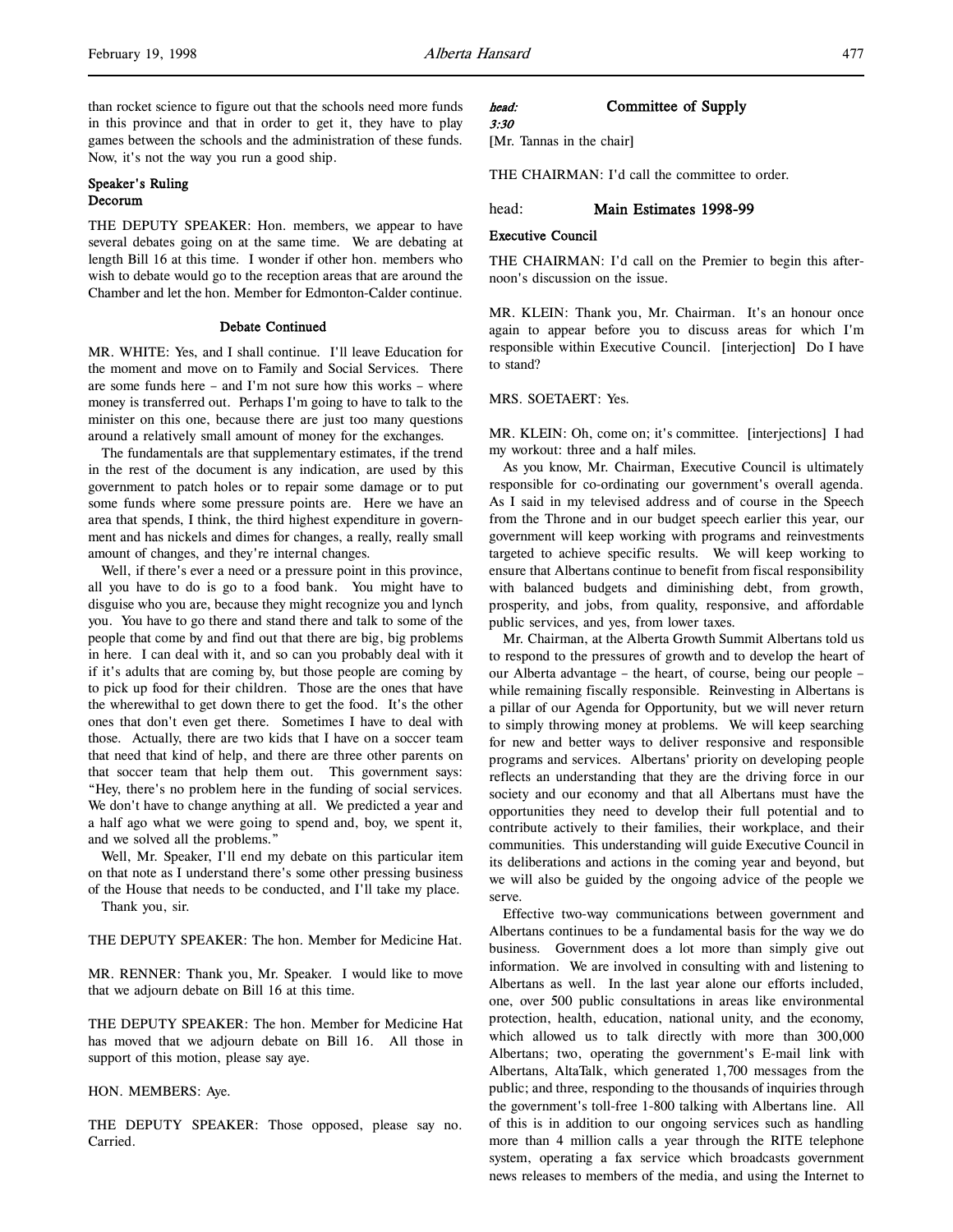give Albertans daily updates and government information such as Alberta's participation in the Team Canada trade missions to the Asian Pacific and Latin America in both words and pictures.

Let's not forget the first Alberta Growth Summit, held last fall. An effort widely viewed as one of the most comprehensive public consultations ever undertaken in our province, the process involved literally thousands of Albertans. More than 40 minisummits were held from Peace River in the north to Lethbridge in the south. Hundreds of presentations were made, and more than 1,500 written and oral submissions were received. The summit itself brought together 102 delegates for the two intensive days of sharing ideas, debating solutions, and listening to widely divergent views.

Now I would like to comment briefly on programs within Executive Council which report directly to me: first of all, the office of the Premier and general administration for Executive Council and the Lieutenant Governor's office, the Public Affairs Bureau, and the Northern Alberta Development Council. Executive Council will spend \$12.8 million in 1997-1998 and forecasts to spend \$12.1 million in 1998-99. This forecast also includes an administrative services centre, which is an innovative effort to share resources and services among Executive Council, Intergovernmental and Aboriginal Affairs, northern development, and science and research. The Premier's office and general administration will continue to provide responsive support while maintaining steady and open communication between my office and Albertans, and they will provide administrative services to Executive Council, its members, and its committees with a focus on quality and cost-effective services. As well, this budget provides administrative, secretarial, and clerical services for the Lieutenant Governor.

The Public Affairs Bureau helps our government communicate with the people we serve. It is making the most of new communications technologies to give Albertans the information that they need as quickly and as conveniently as possible. The bureau is a governmentwide, full-service agency. It supplies staff to departments and agencies to help develop and implement communications programs. It provides communications planning and consulting support and specialized writing and editing services to government. It delivers information, including managing our government's use of communications technology and providing technical support for major government news conferences and announcements. It co-ordinates the purchase of advertising, printing, and graphic design services on behalf of government departments. It operates the RITE telephone system, the Queen's Printer bookstores, and the Alberta Communications Network, and it co-ordinates government's communications in public emergencies.

The bureau forecasts \$1.5 million in revenue for both 1997-98 and '98-99 mostly through its Queen's Printer bookstore operation. The bureau will spend \$8.7 million in 1997-98 and expects to spend \$8.1 million in 1998-99. That's 34 percent less than they spent back in 1992.

Finally, let me say a few words about the Northern Alberta Development Council. It's an eight-member council that works to advance the development of the northern economy. The council is chaired by my colleague the MLA for Athabasca-Wabasca, and he will provide more detail on the council after my presentation. Council members come from all walks of life. They represent a cross section of northern Alberta communities and economic sectors, and they are supported by the northern development branch based in Peace River.

The NADC has three goals that guide its work. First, it promotes northern economic opportunities. Second, it works to address impediments to economic development. Finally, it takes action to increase northern skill levels. The council meets these goals by sponsoring and supporting regional initiatives in partnership with the private sector, community-based organizations, and other government departments.

The council's work is primarily project based, but it also sponsors a bursary program. One component of this program is the recently announced northern students' supplement. This government is proud to help enable northern students with high financial need to take full advantage of postsecondary opportunities.

The budget for the council in 1998-1999 will be \$969,000. Funding for bursaries is included in the budget of Alberta Advanced Education and Career Development.

Mr. Chairman, this concludes my initial comments on areas for which I am responsible within Executive Council. I would like now to call on the chairman of NADC for more detailed information about northern development.

Thank you.

THE CHAIRMAN: The hon. Member for Athabasca-Wabasca.

MR. CARDINAL: Thank you very much, Mr. Premier. Mr. Chairman, it is truly my pleasure to make a few comments on the Northern Alberta Development Council. As the Premier mentioned earlier, the role of the council of course is to advance the development of the northern economy in Alberta. Our mission describes how we do this.

[We] advance northern development through regional initiatives in partnership with the private sector and community-based organizations.

Of course, our strategic focus is aligned with the government's commitment to prosperity and people.

#### 3:40

In order to understand the work of the Northern Alberta Development Council, Mr. Chairman, it is important to understand a bit about northern Alberta. So I'll just give a brief description of the northern part of our province. Ten percent of the Alberta population, approximately 250,000 people, live within the northern development area. Half of the aboriginal population, 38,000, live in the northern development area also, and 60 percent of the province's land base, which is over 382,000 square kilometres, is within the area. The area extends from Grande Cache, Whitecourt, Athabasca, St. Paul all the way to the Saskatchewan border along the municipal boundaries. It takes in one city, 25 towns, 12 villages, 8 Métis settlements, 26 Indian bands, and 21 rural municipalities altogether. The economy, of course, is based on energy, forestry, agriculture, and tourism.

I'll briefly now mention some of the strengths of the northern development area. We do have a young, diverse population, Mr. Chairman, and we are very rich in resources in that particular area. In fact, 90 percent of the forestry projects and forestry developments are within the northern development area. I'll just briefly touch on one project in each of those areas maybe just to give you an idea of what impact even one project would have. Out of the overall development of the forests, which are about 90 percent, I'll use the Alberta-Pacific project because that's one that has been mentioned by the opposition here in the last two days during question period as a project that, it seems, they do not support.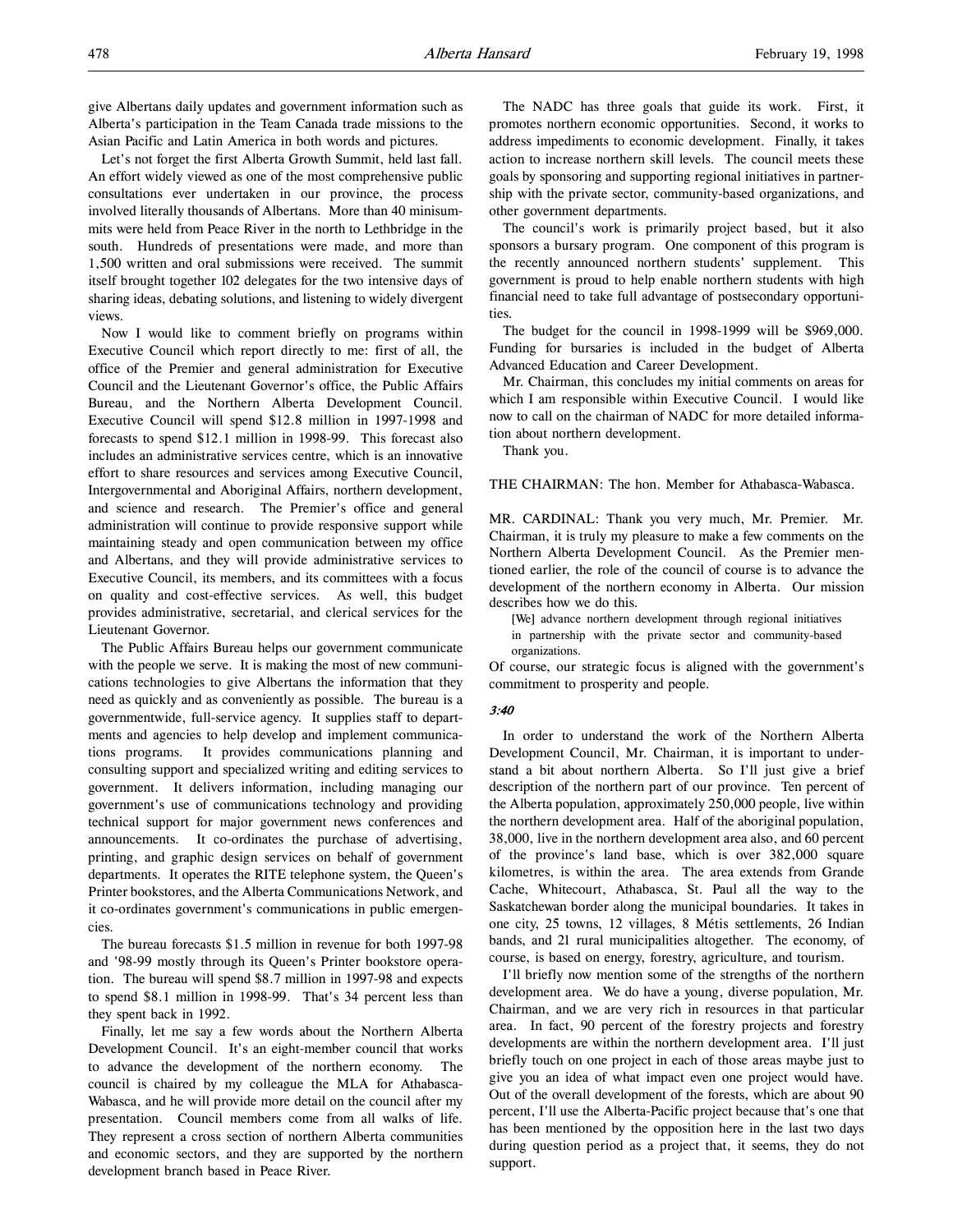#### AN HON. MEMBER: Where?

MR. CARDINAL: Over 78 percent in Edmonton and around Edmonton. So I think it's a major project, and it's a good project.

A hundred percent of the oil sands development is within the northern development area. As most of you are aware, I think there are approximately \$20.7 billion, in fact, of oil sands projects projected to develop between 1996 and the year 2007, and they're all within the northern development area.

Of course, with some of the strengths we have some constraints, a number of them in fact: distance and access and isolation and the need for an overall integrated road network in northern Alberta along with water and sewer systems; education levels are lower than the provincial average; the economy is based primarily on resource extraction, energy, and forestry; many small communities do not yet fully participate in the mainstream economic activities; lower than average family incomes; high unemployment and underemployment in some areas; lower than average education levels. So we do have some constraints. Therefore, the continuation of the Northern Alberta Development Council is still critical at this time.

As the Premier mentioned, the Northern Alberta Development Council is made up of eight members from all walks of life in northern Alberta. There is a chair, and that is myself, and there are also seven members: Greg Lindsay from Fort McMurray; Don Erno; Louise Faulkner from McLennan; Doug Sklar from Athabasca; Floyd Thompson, representing the eight Métis settlements; Don Wieben; and Charles Wood, a treaty Indian from Saddle Lake Indian reserve. So as you can see, Mr. Chairman, we do have a cross section of representatives on the council to bring issues from their regions in order for us to further deal with the issues out there.

The Northern Alberta Development Council itself has a small staff component; 12 staff in fact based mostly in Peace River work across northern Alberta.

Of course, our job – and the Premier briefly mentioned this in his opening remarks – is to facilitate development in the region and provide advice to government on northern development matters. What we do specifically is co-ordinate regional initiatives, bringing together governments, community organizations, and industry groups in order to address northern issues and opportunities. We are project based, not program based. Our bursary programs are administered by Students Finance and Advanced Education and Career Development. Our activities are tailored to project needs and may include research, awareness, education campaign, conference, and so on.

Our vision for the north of course is a pretty prosperous north. Northern Alberta has tremendous potential for economic growth, and the growth is based on a strong agriculture sector, driven by energy, forestry, and tourism. Our business is to build on these opportunities to achieve a diversified economy in Alberta that emphasizes the local processing of commodities. By training

northerners for these opportunities, we can capture benefits from industrial growth out of communities and contribute to the longterm strength of the overall provincial economy.

NADC has three goals to help us achieve this vision. The first, of course, is to promote emerging development opportunities in northern Alberta. Our priority at this time is value-added agriculture, tourism, and business spin-offs from resource development. Our second goal is to address impediments to economic growth in northern Alberta, and in that particular area our priority is rail transportation and access to telecommunications. Again, an integrated road network in northern Alberta is critical to allow the movement of resources and other developments both north and south and east and west.

One of the projects that we are also working on that is on a smaller scale, of course, is the commercial fishing industry. The other one is our involvement in the western Premiers' economic action plan. The western Premiers, as you are aware, met I believe last May in Campbell River. One representative from each jurisdiction was to assist in the development of an overall northwestern Canadian economic action plan, and the Premier appointed me to this committee to represent Alberta. We had our first meeting in November of last year. At the time, we brought forward some thoughts of designing an integrated road network in Alberta that would tie in with northern B.C., northern Saskatchewan, Manitoba, and also Yukon and Northwest Territories. At that conference the ministries from those other jurisdictions asked Alberta in fact to take the leading role in the development of a northwestern Canadian economic action plan. Of course, we are now working with our ministry of transportation along with ministries from other jurisdictions in order to achieve this objective. What it would do is look at a long-range plan of how the road network may look in northwestern Canada. Along with that, of course, is that other jurisdictions will be looking at the overall economy, other jurisdictions leading the way in skills development, and other jurisdictions leading the way in environmental management and environmental protection. So with that work, we'll be submitting our report to the Premiers in June sometime for their next meeting.

#### 3:50

Our third goal, which is very critical – and the Premier mentioned that in the opening address – is to increase northern skills development in order for the northerners that are underemployed and unemployed to take full advantage of the economic opportunities projected in the next number of years. The priorities in that particular area – we all know that student debt load is a concern, and therefore we are providing a number of bursaries through the Northern Alberta Development Council, of course tied in with the Students Finance Board and tied in also with Advanced Ed and Career Development.

The other one we're promoting is programming to encourage staying in school, which encourages young adults to continue school, complete grade 12 possibly, and go on to postsecondary education or apprenticeship programs or other types of training.

The third one we are working on is matching northern training programs to employment needs, not only on a short-term basis but on a long-term projected basis, in order for us to maximize our northerners taking advantage of jobs that are coming open.

I'll just touch briefly on the bursary programs themselves. The Northern Alberta Development Council bursary is one that's been around for a number of years now. To date we've provided 125 return service bursaries, and I believe it's about \$3,000 per bursary. What this does is provide that bursary in the final years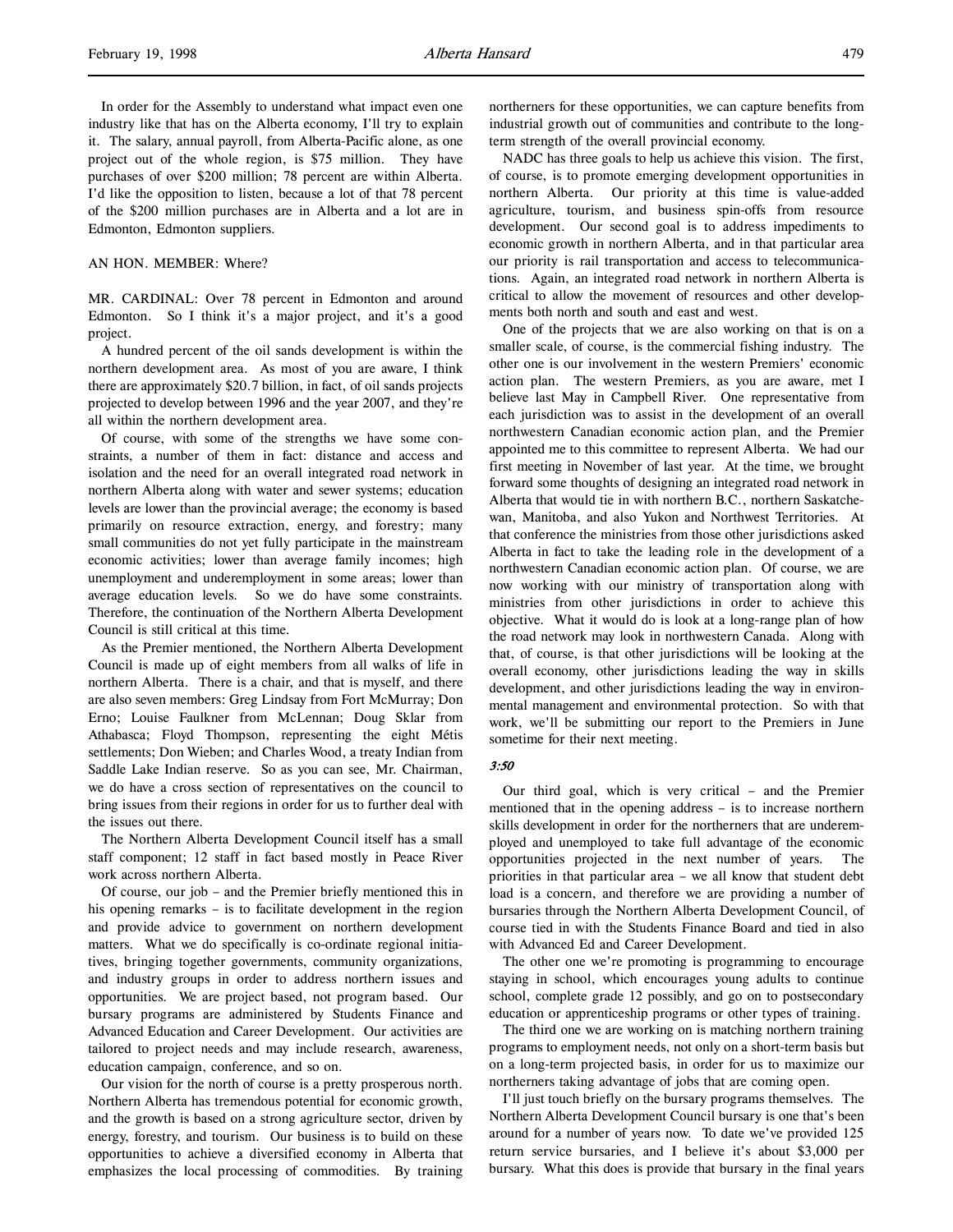of postsecondary education. The agreement is for the student then to return and work in northern Alberta. It covers areas such as social work, education, health care work, municipal administration: the high-needs areas in northern Alberta. That program is working very well.

The second one we have is a bursary partnership program with private industry. Again, this program is designed to raise money through private industry and match that money by providing dollars from the province. I believe that bursary is running \$3,000 apiece. The selection of the individuals to receive that bursary is done by private industry jointly with two other departments.

The third one we have, the \$30 million bursary announced recently by Advanced Education and Career Development, is one that's called the northern student supplement. Because of the lower levels of education in northern Alberta at this time and lower income levels and generally a lower standard of living on the average, we felt there was an additional need to move a lot more of our young people from underemployment and unemployment to either further training or direct placement into jobs. That is why this northern student supplement was implemented this year and announced to take effect September of '98. In addition to the student loan and the opportunity fund, this fund will supplement northern students with from \$500 to \$1,500 per year towards the first and second years of their postsecondary education, including two-year programs in colleges such as Grant MacEwan, Lac La Biche, Slave Lake, and other colleges.

In our organization, of course, we do have performance measures. The Northern Alberta Development Council does satisfaction surveys on customers in the case of bursary programs and other supports and research we provide to individuals and communities and companies. At this time the average satisfaction support on that is about 82 percent. Our target, of course, is to achieve 100 percent.

We've had, of course, our budget, and the Premier briefly mentioned that the overall budget for northern development has decreased from \$1,399,000 in 1997-98 to \$969,000 in 1998-99. This is basically due to the completion of the northern Alberta agreement. The agreement is in the final evaluation stage, and all related expenditures from '97-98 will be in there. The total difference is \$430,000. So if you see a reduction in the federal transfer or it shows as income, that is what it is. One program is completed, and therefore no more dollars are required to be transferred from the federal government. For the council itself the budget has increased by \$10,000, and basically this \$10,000 is to assist with the restoration of salary rollbacks to employees.

In addition to that, I'd like to again touch on briefly and provide more information and maybe be a little more clear as to what we specifically do. Basically, we have three main goals. I'd like to just touch on the objectives and the strategy as to how we arrive at some of the solutions. One goal is "to promote emerging development opportunities in northern Alberta," and the first objective of that is to "identify emerging economic development issues and opportunities." For how we do this, the strategies we use are:

- Consult with key northern economic leaders, government departments and the Alberta Economic Development Authority.
- Research opportunities in key economic sectors.
- Compile and disseminate northern economic information and opportunity reports

to individuals and industries that are interested in moving and developing economies in the north.

The second objective is to "encourage expansion of value-added agriculture" in northern Alberta. This is a very, very important issue not only for the Peace region but also for northeastern Alberta. We "work with Alberta Agriculture and the industry to develop and implement strategies to promote value-added agriculture in the north," and this is something that's been needed for a long, long time. We "encourage the development of a regional processing facility in northeastern Alberta." We also "increase awareness of and promote northern value-added agriculture and food processing opportunities."

Thank you, Mr. Chairman. I assume my time is up.

THE CHAIRMAN: We'll call on the hon. Member for Edmonton-Glenora, followed by Edmonton-Highlands, followed by Peace River.

4:00

MR. SAPERS: Thank you, Mr. Chairman. I just have a few questions for the Premier as we discuss the estimates of Executive Council. I'd like to first ask a little bit about the office of the Premier directly. I notice that there is an increase in the estimates in program 1, going from \$2.8 million to \$2.9 million. I'm just wondering if the Premier could give us a little bit more detail about why the extra money is needed. What exactly is it going to be spent on? Will there be salary increases, for example, in terms of the Premier's staff? I'm particularly interested in the communication staff. There's been some high-profile turnover out of the Premier's office, and I'd be interested to know.

I also recall that it was the Premier's initiative, I believe, a couple of years ago to see to it that the salaries of senior officials, the presidents of universities, the CEOs of health boards, et cetera, were published and made known. I'm wondering if we're going to see the same thing for the staff in the Premier's office.

The Public Affairs Bureau. I think the Premier mentioned that it was the Public Affairs Bureau that was responsible for the production of the Premier's television address or that it was money that came out of Public Affairs' budget for the television address. I am assuming that means that that's projected to come out of next year's budget as well in the same regard. I take it that the Premier is making plans to do another televised address. I would like to go on record officially requesting that the Premier use public broadcasting and save the taxpayers whatever the dollar cost is. Also, by using public broadcasting, if the Premier's television address was presented on CBC television, of course that means that the Official Opposition would be given equal time. I think in all fairness the Premier recognizes the sense, the logic behind that, and I think the people of Alberta would appreciate having an opportunity to view both the Premier's vision for the province as well as the vision of the democratically elected Official Opposition. It seems to me that that's at no cost to the taxpayers and of tremendous benefit and would certainly demonstrate that the Premier meant it when he said that he wants to be open and transparent and he wants to be accountable. It's a terrific way of demonstrating that, Mr. Premier.

A couple of questions that I have about the Northern Alberta Development Council. What I'd like to do, as is our practice, Mr. Chairman, is refer to the business plan as well as the budget document itself. I notice in the business plan that there are a number of performance measures. The performance measures I'm referring to are on page 243 of the business plan, if you wanted to reference them. I'm looking at the return service rate of NADC bursary recipients. The performance measure starts with the actual return rate as of '95-96, and in case you don't have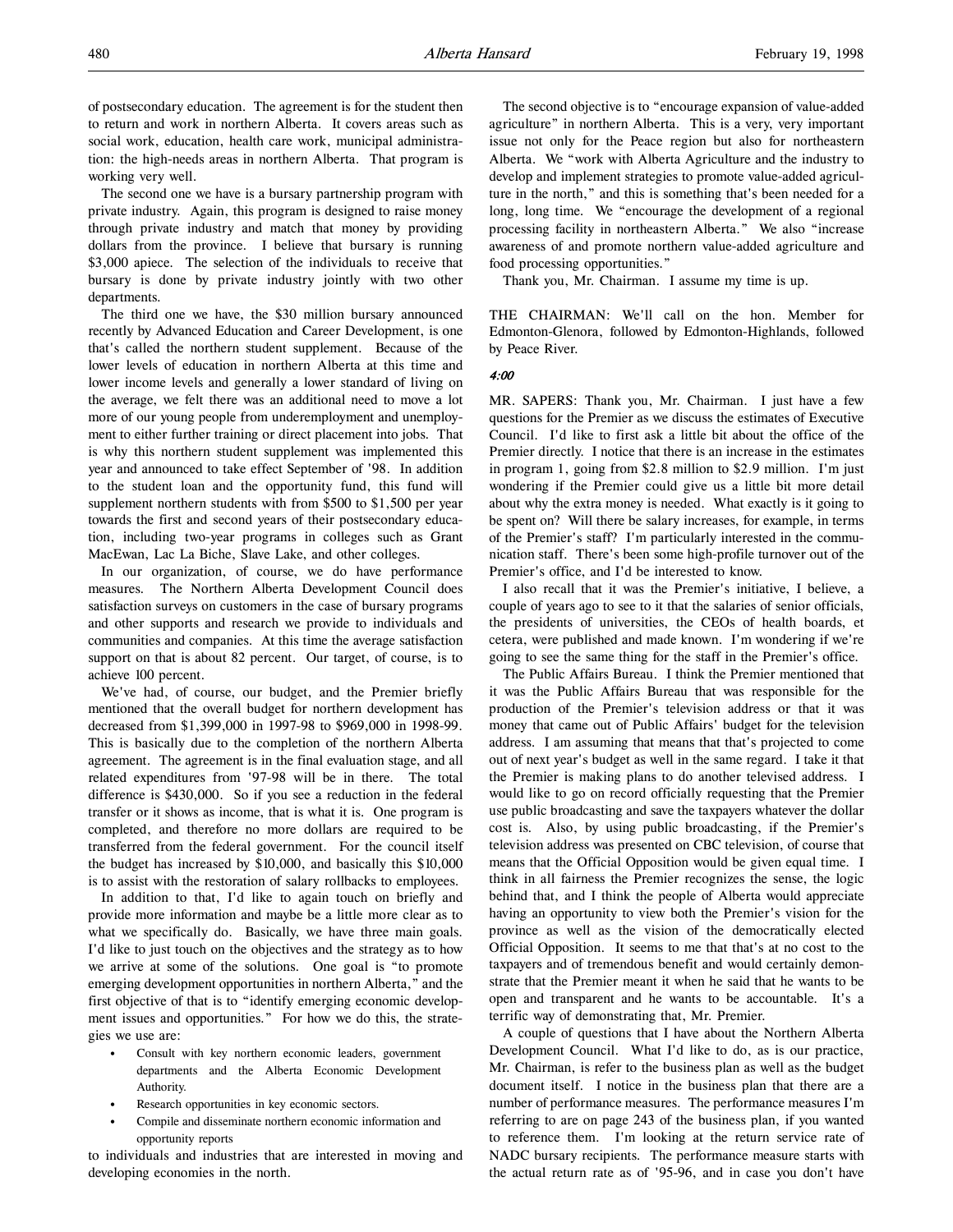your notes handy, Mr. Premier, that figure is 72 percent. It stays at 72 percent for '96-97. The target for '97-98 is for it to grow by 2 percent to 74 percent. Then as we tease out the three-year business plans, it grows to 75 percent. That's about a three-point difference between '95 and 2001.

I'm wondering why this isn't higher. If we're losing between 25 and 30 percent, I'm wondering what efforts you've made or you've asked the member who serves as the chair of the council to make to look at the return service rate and to determine why we're losing 25 percent. It seems to me that's a pretty achievable target that you've built in, if you're only going from an actual of 72 percent to a target this year of 74 percent and then for the next three years you expect that to be static. Are you saying that that's acceptable, that's the way it should be? Or is there something else that's wrong with the program? Because it seems to me that three-quarters is maybe a C plus if we were in school, so 75 percent I'm not sure is anything more than just a barely passing grade. I'm concerned that that is the peak of your performance measure.

Likewise when I look at the leveraged funding for bursary programs. The good news is that the actual of \$93,000 is projected to grow to a targeted amount of \$160,000 by the year 2000- 2001. But even at \$160,000 let's keep in mind that the actual was already \$134,000 for the last fiscal cycle. The target for '97-98 is actually less than what was achieved in '96-97. This is a pretty modest performance measure, Mr. Premier, and I'm wondering why. The bursary partnership program is a successful program. It's doing an important job. I'm not being critical at all of the partners to government in that program, but especially after hearing the member responsible for the council speaking, I guess I just would have expected a much more ambitious target. There's that saying that a person's reach should exceed his grasp, and I'm just wondering why you've made this, as I say, such a modest measure.

Mr. Premier, when I look at the performance measures for the Public Affairs Bureau, I have another couple of questions as well. Now I am referring to the business plan on page 246. One of the key performance indicators for Public Affairs is public satisfaction with government information. This measure reflects the satisfaction of Albertans with the information they receive from government. This would seem to me to be very critical to you and a very, very strategic part of your plan: communicating the government's vision and strategy. It seems that it also reflects on the way the Premier, the Premier's party, and the Premier's government were presented during the last election, and that is being open and accountable, honest, forthright, transparent. Now, I have a series of questions about this particular performance indicator.

Firstly, we see that the 1994 actual demonstrates that only 65 percent of Albertans were satisfied with the information they received from the government. Now, I don't know whether that was a single poll. I don't know whether that is from focus groups. I don't know whether that's a satisfaction survey that's based on self-reporting. I don't know anything about the science behind that measure, but I'm assuming that the government is somewhat comfortable and confident in the accuracy of that performance indicator. So the floor measurement becomes 65 percent. This tells us that not quite two-thirds of Albertans were satisfied with the government information. Another way of interpreting that might be that two-thirds believed the message; at least only two-thirds of Albertans accepted it with any degree of satisfaction.

We see that the actual has grown by leaps and bounds, from 65 percent in '94-95 to fully 66 percent of Albertans accepting the message with some satisfaction. So we've got a whole 1 percent growth. Again, without knowing the science, I'm going to make a prediction that that 1 percent growth is perhaps not statistically significant. What may be more significant is that in the intervening year it went up three points, but it's fallen off again. Now, if I were managing Public Affairs for this province, Mr. Premier, I guess I'd be concerned about both of those facts. One, that it's so low to begin with, and two, when there are some gains, as there were in '95-96, we immediately turn around and see some losses. So what is it exactly – because I'm sure you must have probed this – that Albertans are identifying that they don't like about how the government is communicating? Is it a lack of confidence in government conducting itself by summits? Is it a lack of confidence in the government using infomercials? Or is it a reflection, perhaps, of people just not believing the messages when their own reality in the health care system or the education system doesn't reflect some of the government claims? As I say, I'm certain that this has been probed, and I would like to know what the results of that probing have been.

I'd also like to know what the government is planning on doing about this lack of confidence that Albertans have in the government's information. The target for '97-98 is pretty ambitious, I suppose, in comparison to what's been realized, and that's that only three-quarters of Albertans will accept at face value the information provided by the government. I notice that the target is projected to stay constant in '98-99. So we'll go from twothirds of Albertans being satisfied with the information they receive to three-quarters of Albertans, and as I mentioned earlier, that three-quarters is still barely a passing grade.

#### 4:10

While I'm looking at the business plans and asking you to reflect on them, I would like to also ask, Mr. Premier, why the business plans for different units in Executive Council aren't using the same kind of business plan format. If you go back to NADC, you'll see that the performance measures are extrapolated out right to the year 2001. We get a really good look. We see the couple of years previous, we see the current year target, and then we see the thinking that has gone into the three-year rolling business plan. I like that. I think that's good. I think the Northern Alberta Development Council should be commended for giving us that kind of a projection into the future.

But when I look at the Public Affairs Bureau – and of course these are the people that are supposed to be the specialists in communicating. These are the people that are supposed to be really the engine that drives the government's communication train. I look at their business plan and I see that it's truncated. It stops with '98-99. What happened to '99, 2000, and 2001? Why can't we see the same both historic but also future plans in Public Affairs? We in the Official Opposition have raised this concern before. While we are fans and have gone on record saying we are fans of the government's ability to present business plans and we like the notion of these business plans being multiyear, we are very concerned with and are not fans of the inconsistency from department to department, particularly when we see that even within one set of business plans there isn't a consistent presentation. It would certainly help the government demonstrate to Albertans that it was indeed on track if there was a consistency in the presentation of these business plans and performance measures.

Mr. Premier, the Northern Alberta Development Council, if I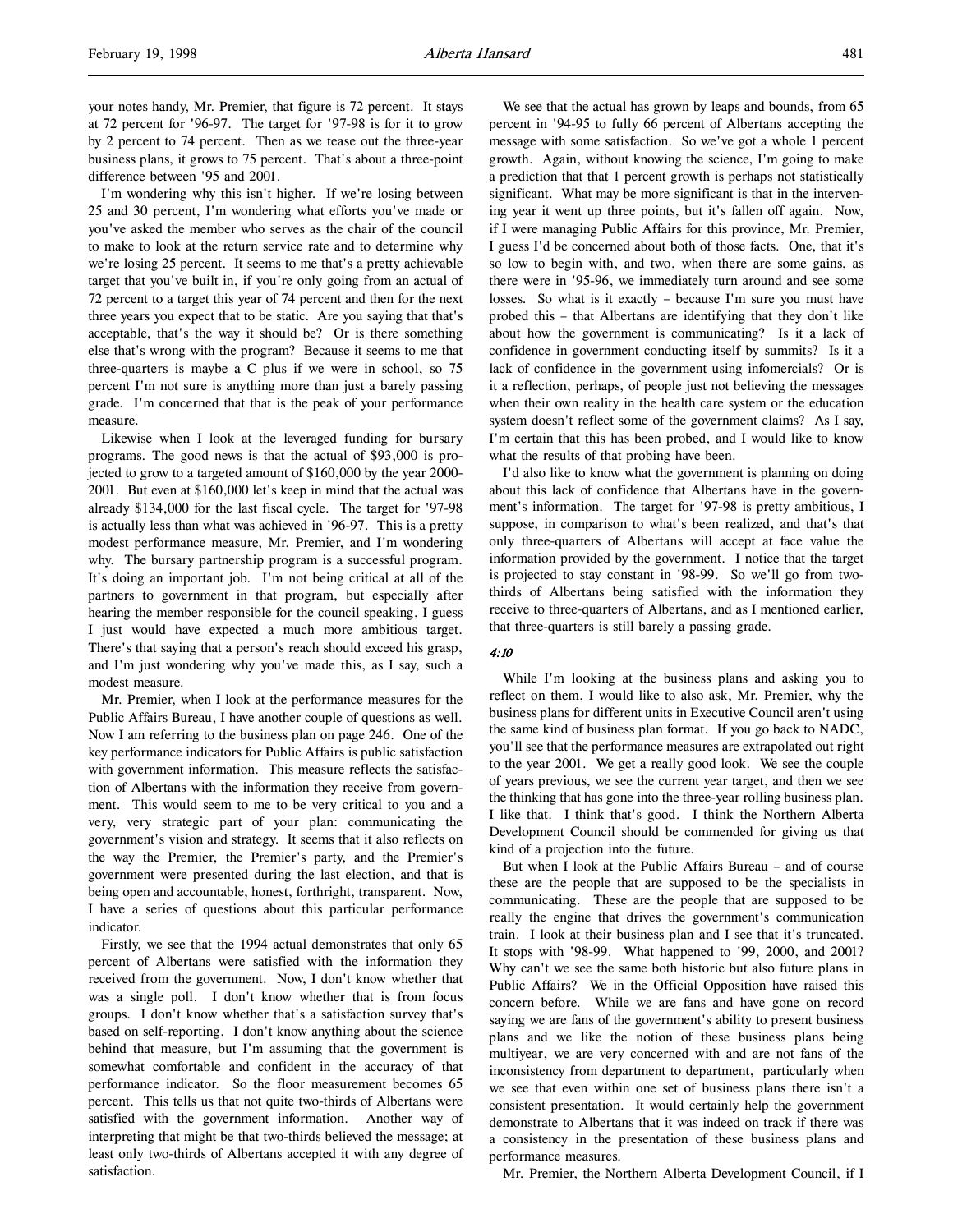can go back to that for a minute. Line item 2.0.1 in program 2 of Executive Council indicates that there will be the most modest of increases in terms of 1998-99 over '97-98. I guess I'm a little concerned that the amount budgeted is going to fall short of the plans articulated by the member responsible for the council. I'm particularly concerned about the opportunity for people in northern Alberta to benefit from postsecondary education opportunities. I would like to know exactly how much money is going towards access for postsecondary students, which particular colleges and which particular programs are being the beneficiaries of NADC funding, how many students have graduated as a result of NADC support, and how many specifically by program are projected to be able to add to their education as a result of the Northern Alberta Development Council.

I do note that on February 17 there was a news release about the northern students' supplement. That press release talked about an increase in the amount made available through the Alberta opportunities bursary, and it talked about both components, the student funding and support services. That press release talks about 1 and a half million dollars to be distributed to about 1,400 students. It doesn't, however, say whether they will be eligible more than once and whether or not that support will carry them through their education.

The program as it's designed is for first- and second-year students. For first- and second-year students that's very helpful. For example, that might get a student from one of the more rural parts of northern Alberta to, let's say, the Grande Prairie Regional College so they can do the first two years of what potentially could be a degree. That's great. But what is available to ensure that those students can then make the transition from northern Alberta, from the Grande Prairie Regional College in this example to the University of Alberta, the University of Lethbridge, or the University of Calgary? What's there for the third and the fourth years? And why is the Northern Alberta Development Council bursary program, the Alberta opportunities bursary limited to only the first and second years? It seems that we could design a second program for those students who would like to carry on.

I would even go a step further, Mr. Premier, and say that with a little bit of imagination you could probably leverage some more federal money out of the forthcoming millennium fund, which the Prime Minister is discussing, to make sure that Alberta students could carry on past not just technical training or diploma level education at a college but also into undergraduate and perhaps even graduate and postgraduate education in some of Alberta's fine postsecondary institutions. I would hate to think it's an expectation of this government that students from northern Alberta who would be eligible for benefit under this bursary program are really only limited to or really only good for a couple of years of education and that after that they should go back home. I would hate to think that's the message that this government is sending.

I hope, Mr. Premier, that the questions have been clear enough that you'll be able to shed some light. I would like to have some answers before we're asked to vote, and I am particularly concerned about the Northern Alberta Development Council bursary program. I don't know whether it's yourself or the other hon. member who'll be responding to those questions.

Thank you.

## THE CHAIRMAN: The hon. Premier.

MR. KLEIN: Thank you very much, Mr. Chairman. The first question. The hon. member is absolutely right. The \$117,000

additional in budget 1998-1999 is for salary increases or anticipated salary increases. Mr. Chairman, I think you will find as we go through all of the estimates that in every department there will be additional amounts allocated for salary increases. We have seen increases negotiated through the collective bargaining process for nurses, for various school districts. Of course we're going through the process now with our own public service. Having their salaries rolled back or voluntarily taking a rollback in salaries and basically having no raises and the rollback now for the last four or five years, it stands to reason that there are going to be some increases. I think that the Liberal opposition can agree with that. So, yes, the additional \$117,000 that has been budgeted is for salaries, and that will accommodate the restoration of the pay cut and virtually no raise now for the last four years. I think we have to anticipate that there have to be throughout the public service some salary adjustments this year.

Mr. Chairman, I'm going to have the hon. Member for Athabasca-Wabasca reply to the two questions relating to the Northern Alberta Development Council. I don't know how to handle this because there's another ministry involved, especially as it relates to the bursary program, and that's the Department of Advanced Education and Career Development. This program as it relates . . . Pardon me?

MR. MITCHELL: Go with Mike. Clint will just contradict you.

#### 4:20

MR. KLEIN: No, I don't think so. No, I think there are some good things happening. Certainly there is a special part of the program that relates to northern Alberta, but the program generally is much broader than that and indeed applies throughout the province. I'll have the hon. Member for Athabasca-Wabasca respond in more detail.

The other question that was posed relates to the Public Affairs Bureau and the rate of satisfaction amongst Albertans. The hon. member referred to one line, public satisfaction with government information, going from 65 percent to 69 percent to 66 percent and it's anticipated that we'll achieve something like 75 percent this year. I would like to refer to some other lines relative to customer satisfaction. For instance, the question was asked relative to customer satisfaction as it relates to the Queen's Printer and the information that comes out of that operation. We see a 95 percent satisfaction rate in '94-95 and 97 percent in '95-96 and 96 percent in '96-97, and we have targeted 98 percent for '98-99. We look at government client satisfaction with all the departments of government that are served by the Public Affairs Bureau. We see an average of – well, we'll just roughly average it out at about 87 percent client satisfaction. We see private-sector supplier satisfaction, and we look at 88 percent in '94-95, at 91 percent in '95-96, at 95 percent in '96-97, at 95 percent in '97-98, at 95 percent in '98-99. So those are very high levels.

When you get to the issue of public satisfaction with government information, I think there is a direct relationship to the support this government received during the last election and the satisfaction of the people. You know, when you're going into an election and you have generally a 65 percent average approval rate, that is not bad. Political parties throughout the world would have thought they'd died and gone to heaven with that kind of satisfaction rating.

Mr. Chairman, there is a simple fact about politics, and we all know it. That is that you cannot please all the people all the time. It's not a matter of people being dissatisfied with the information, because we try to get as much information out as we possibly can.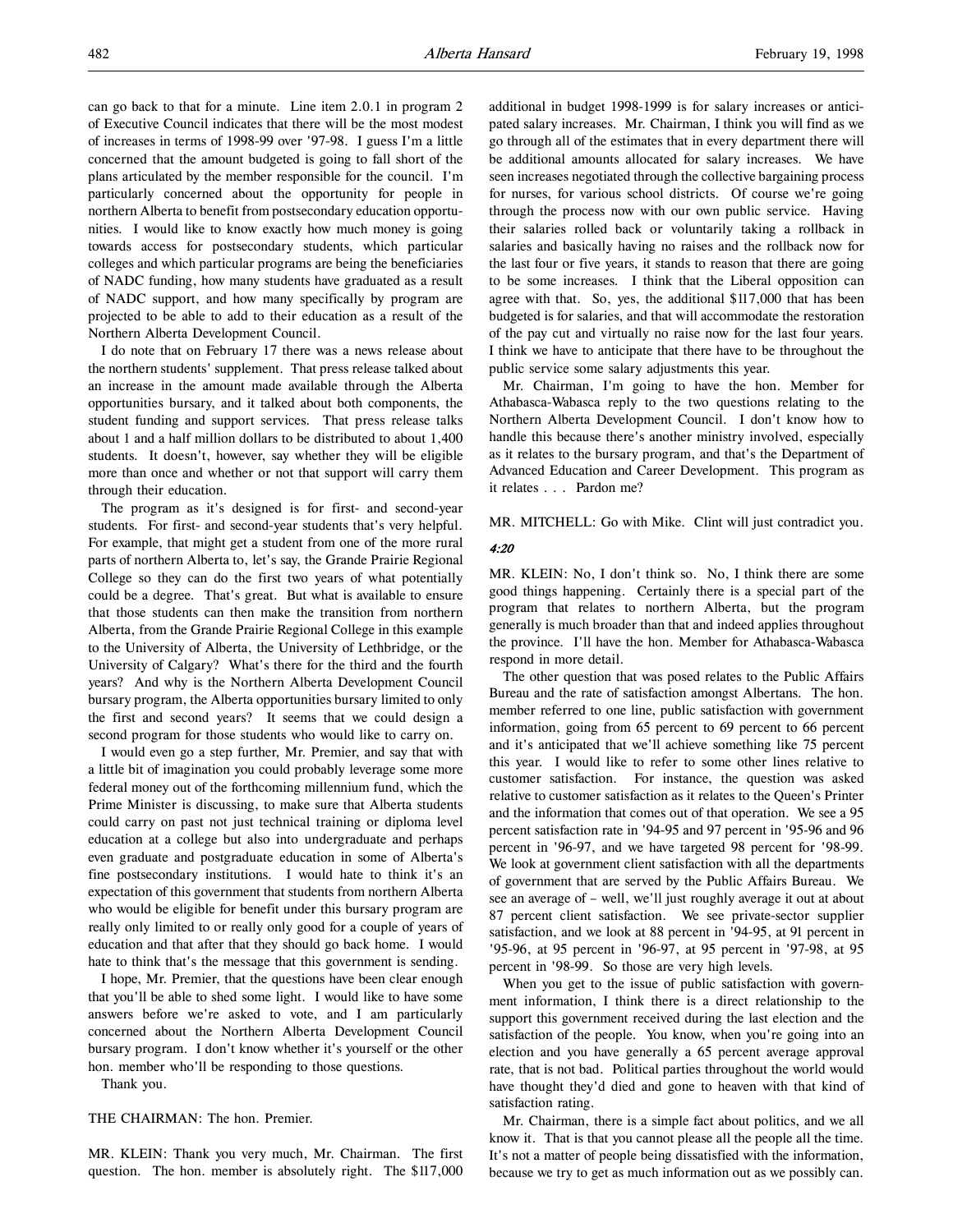But when you get into it, Mr. Chairman, there was a simple fact of life, and we communicated it honestly and fairly to Albertans. We communicated that this was going to happen and, folks, it was going to be rough. Once we got into it, there were a lot of groups out there, a lot of groups – and a lot of those groups went to the Liberals and complained to the Liberals. Those were the groups who were saying: "Oh, my gosh. We thought you were going to do it, but surely you didn't mean me. You weren't going to affect me. Not my department or not my services." Well, every area of government expenditure was touched, so I don't find it surprising at all that some Albertans didn't like the message. It wasn't the fact that we weren't getting the message out; they just didn't like what they heard. Right? That is a simple fact of political life.

Now, with respect to the NADC programs, I'll have the hon. Member for Athabasca-Wabasca reply.

MR. CARDINAL: Thank you very much, Mr. Premier. Mr. Chairman, the Member for Edmonton-Glenora brought up some good points. Because some of the bursary programs overlap into student finance and Advanced Ed and Career Development, I will ask the staff both from Advanced Ed and Career Development and the Northern Development Council to go through Hansard and provide whatever information that we may not be able to provide today because of some joint programming. We will promise you that you will get whatever we don't provide here today in relation to that particular issue in writing in the very near future.

The member mentioned also the return commitment: why in '96-97 the return commitment was 72 percent and we are only targeting 75 percent return commitment to individuals receiving bursaries. There are a number of reasons for that. Sometimes when we involve private industry in raising dollars for some of the bursary programs, private industry would rather provide the dollars without strings attached. In order for us to continue having that opportunity to access private-industry dollars, then it is important that we have some flexibility in administering and designing our programs.

The issue of bursaries and student finance is a very complicated issue, because there are a lot of different organizations, agencies, and governments that provide funding either through bursaries or loans or grants to individuals. For an example, I mentioned that the aboriginal population is about 38,000 in the northern development area. It may be that half of those are treaty Indian people, and of course the registered treaty Indians are eligible for financing. One hundred percent of the costs of their postsecondary education, tuition and ongoing expenses, are covered by the federal government. Therefore, a lot of our northern residents are already financed very well through the federal system.

On the provincial side again, of course a number of programs I mentioned. We are not asking all of our students, because we feel that the amount of young people that are moving forward to take advantage of postsecondary education – it seems like there won't be enough jobs for all those individuals in northern Alberta. Therefore, we have to provide that opportunity and some flexibility to make sure that if an individual is looking at taking education, for an example, and we know that there are no jobs open in the area of education, then we want to make sure that when that person goes and gets their degree in education, they have the opportunity to move on to other parts of Alberta or other parts of Canada to take advantage of job opportunities. We know that as long as there are jobs up north, people will return, but we know that in specific fields there will not be enough jobs for the people that are taking the training programs.

### 4:30

The northern development supplement will provide funding for 1,400 students, and that provides funding for 1,400 annually. That provides funding, again, for the first and second years in a four-year program and two years in a two-year program. Of course, if they want to continue to the third and fourth years in a four-year program, then they have to look at student finance. Again, there are remission programs available under that that are quite complicated – but they do work – which will limit the student debt load when the student completes their course.

The Alberta opportunity fund is over \$30 million, and that is definitely a step in the right direction in developing our young Albertans to take advantage of the economic initiatives that are coming forward in the next 10 years or so in Alberta. It's not a complete answer we know. We are, I believe, monitoring very closely the federal programs that are being discussed at this time. I don't think anyone has any details as to what that program may look like, but I am sure the people in charge will co-ordinate the federal initiatives along with what we have developed in Alberta.

We have to realize there are also many, many other bursaries out there that we haven't even talked about here because they're outside of our jurisdiction. Those bursaries are from companies like Nova, Alberta-Pacific. You know, our students in northern Alberta are still eligible for Rutherford scholarship awards and many awards under that program. There are certain departments that provide bursaries. For an example, Family and Social Services I believe still has about 38 bursaries annually that they provide for individuals looking at social work. I understand those are potentially four years, but I could be corrected on that. It may be two years. The other one: Health has, I believe, 20 bursaries for aboriginal health care workers, because we feel that's a very high-needs area. Those again are available to northerners. There are many other private-industry bursaries out there.

It is a very complicated issue. Again, I say it is a step in the right direction. Northern Albertans that are residing in the northern development area are definitely ready to take the step for further education, and I think we're doing our best to provide the best opportunities we can provide at this time. But we have to keep monitoring that very closely as the requirements of our northerners change as we move forward.

The Member for Edmonton-Glenora also asked as to the types of bursaries that were provided. There were over 900 bursaries provided from 1990 to 1996. I don't know if I should mention all the areas we provided bursaries in, but education is a good example. We provided over 200 bursaries in education alone; the medical profession, 73; health care/nursing field, 195; social services, 168; business administration, 83; engineering/technical, 92; natural sciences and the environment, 114; and there's a number of other smaller ones. Again, you know, we keep monitoring that very closely to ensure that every opportunity is given for our people to return and work in the north. Again, we have to use some common sense and some flexibility so that we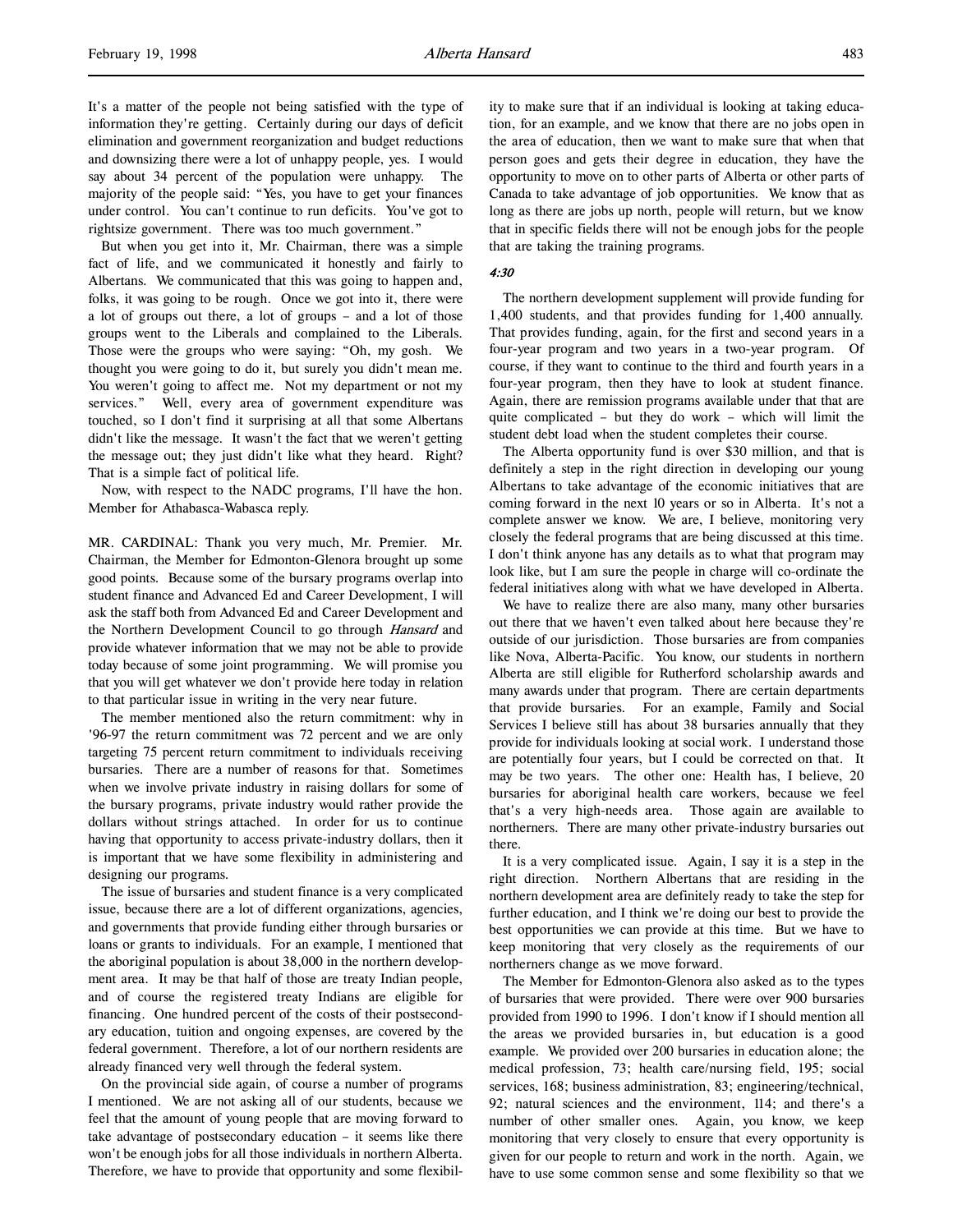allow northerners also to move to other jurisdictions.

The Member for Edmonton-Glenora wanted to know in detail – you asked the question – as to what institutions took advantage of and provided training for these students. Over 900 positions were provided. Athabasca University provided some. AVC Lac La Biche; AVC Slave Lake; Blue Quills; Fairview College; Grande Prairie Regional College; Keyano College; Lakeland College; Grant MacEwan in Edmonton here; NAIT, 77; University of Alberta, 280: I just want to mention those.

AN HON. MEMBER: How many?

MR. CARDINAL: Two hundred and eighty, for a total of over 900. I could go on. There are a number of other universities. [interjections] The University of Calgary; imagine.

THE CHAIRMAN: Order. Hon. Member for Athabasca-Wabasca, you're speaking, theoretically, to the chair and not to individual members.

MR. CARDINAL: Okay. Very good. Even the University of Lethbridge – 24 northern students attend the University of Lethbridge, and that's a long ways.

DR. TAYLOR: How many in Medicine Hat College?

MR. CARDINAL: Medicine Hat College. It's here. It's here somewhere.

MR. SAPERS: Mike, table it.

MR. CARDINAL: I can table that for the individual.

The other question the member asked I believe is in relation to our budget, and I thank you for that. You're recommending that we should be maybe having a larger budget. I thank you for your recommendation to try and increase our activities and spend more money, but we're doing very well within our budget. In fact, because the northern development agreement expires in 1998-99, we reduced our requirements for dollars from the federal government by \$430,000. In addition to that, of course, we've reduced one full-time position because we don't need the administration any longer to do that part. In addition to that, we had some changes in staff, and that left some dollars for us to be able to use in other areas. We had a number of vacancies for a short period of time. But we are doing very well within our budget and hopefully will continue to provide a high quality of service to our residents of the northern development area.

Again, I appreciate the questions and concerns you have on postsecondary education. We do also have concerns on that. We need to be very innovative. We'll probably need your support and we need federal support to make sure that as we move forward, we allow people to take advantage of the jobs that are coming to Alberta.

THE CHAIRMAN: The hon. member for . . . The hon. Premier.

MR. KLEIN: I'm sorry. There was one question asked, and I didn't answer it. It would be a very short answer. [interjection] No. It'll be a very short answer. [interjections] I'm sorry. It'll take me 30 seconds to answer the question.

The question that was asked was: is there an amount budgeted

in the Public Affairs Bureau for the television address? I would assume that there is. I don't have the breakdown right here, but I would assume that there is. I know that the hon. member suggested that we use the CBC. Well, first of all, Mr. Chairman, it's a matter of reach, but make no mistake about it; this is not free. Right? It's a cost to the taxpayer because if they relinquish that commercial time, the taxpayers of Canada, who fund the CBC, would have to pay for it. So, you know, as old John Kushner, the late departed, used to say: there's only one taxpayer, you and me.

#### 4:40

MS BARRETT: Mr. Chairman, I will limit my comments just to two areas. One would be the Auditor General's report of last year on the Executive Council, and the other would be on the Public Affairs Bureau segment of these estimates. I wonder if the Premier is prepared to update us on a number of recommendations from the recent Auditor General's report. I'll start with – and this is under the section called Executive Council. Recommendation 3, page 26, says:

It is recommended that ministries ensure that their contract negotiation and management practices result in cost-effective public services. It is also recommended that responsibility be assigned for the establishment of a process to determine and implement best practices in contracting.

The Auditor General is quite critical of a number of contracted- out services, processes, and outcomes. On page 27 he says:

Costs should be defined as one-time or recurring, and appropriately discounted to reflect net present value. For example, the difficulties encountered by the Michener Centre in contracting for laundry services, described in the Family and Social Services section of this annual report, arose largely from errors in costing on-site versus off-site services.

Now, later in his own report, in the report to which the Auditor General refers, you'll see that the government is said to have inflated the cost of doing work at the Michener Centre by a factor of somewhere between four and eight just to justify the contracting out of the services. He points out on page 29 that "the contracting process should be free from bias." He goes on to say:

The contract must adequately protect the interests of the government. There is a risk that public assets may be jeopardized and/or the government may be exposed to liability if the contractor fails to perform . . . Comprehensive assessment of potential liabilities is required to ensure these risks are adequately covered through bonding, insurance, and indemnification provisions in the contract.

On the subject of CKUA, again a decision by Executive Council, on page 34 of his report it says:

It is recommended that when grant funds and/or assets are provided to an organization or individual in return for an expected level of performance, an appropriate accountability framework be established to enable the recipient's performance to be measured and evaluated.

At the end of the day on this one he says:

The failure of the Foundation to plan properly and to provide evidence of results had implications for ACCESS, which provided \$4.725 million in cash and \$1.125 million in capital assets to the Foundation. In such circumstances, even though the Sale Agreement was virtually silent on the need to provide accountability information, ACCESS (and later the Department) should have required the Foundation to provide frequent accountability reports.

Now, I don't know if the Executive Council is planning to continue to privatize everything that isn't nailed down, but if they are, I would certainly like to hear if the Executive Council is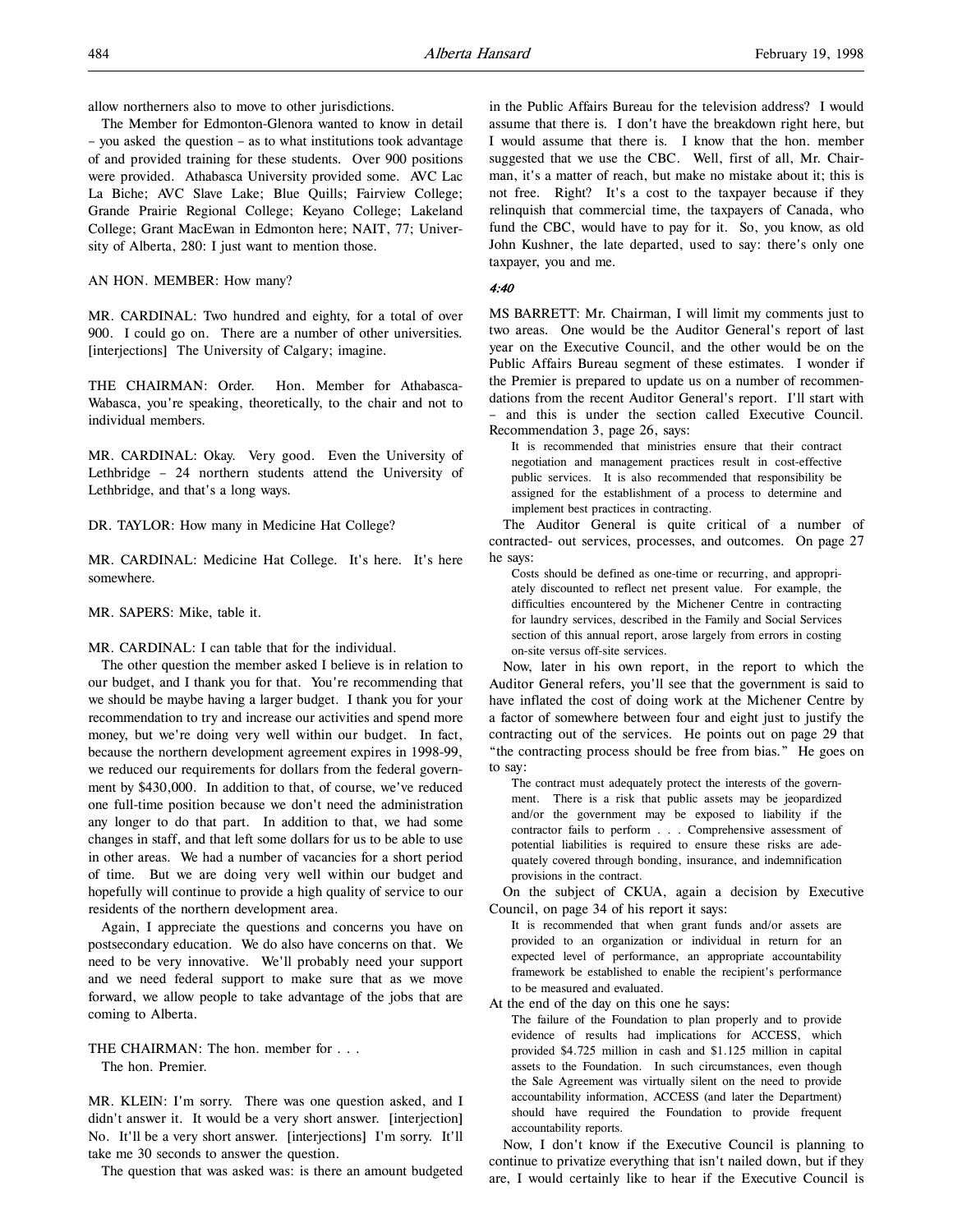Chairman, \$2 billion. On the subject of Public Affairs, I'd first like to point out a couple of things. After I left this Legislature in 1993, it was the Premier's office that consolidated Public Affairs under Executive Council; in other words, under the direct control of the Premier. I can report that since then I, we, and members of the public have found it difficult to get basic factual information from certain departments. What we are told when we call up in search of information is that we must talk to the Public Affairs officer, who seems to have a political intent to either prevent information getting to me, my researchers, or members of the public or at least to delay the information. It used to be in the good old days, prior to these personnel barriers, that one could talk directly to government employees who, for example, know the policy inside out, who don't have to go to a PR person to get that information, just talk. I mean, we're only searching for facts.

I also wonder – I have not been able to track this down, again for a similar reason – does the Public Affairs person from each department have any direct role or obligatory role in freedom of information requests to the departments? Is it hands-on first to that person before it goes to anybody else? I suspect it is.

I do hope that in Public Affairs one could achieve some accountability, even when it comes to spin-doctored news releases that take facts and twist them with political language so that the public, whether they're receiving a news release or a bulletin or whatever, actually believes that the fancy language is a legitimate substitute for factual content.

In conclusion, Kevin Taft spent a fair amount of his book Shredding the Public Interest, in section 10, on what he calls the spin doctors. A couple of quotes from there that I think would be interesting, one from page 76. He's talking about the ability of the office of the Premier to control the government and influence the media by use of the Public Affairs Bureau, which is now consolidated into the Premier's office. He says:

This provides the Premier's Office with a direct and widespread means of surveillance throughout the bureaucracy, a kind of Big Brother presence.

Another quote:

This reduces the impartiality of the civil service and makes it more politically partisan, for everyone with whom Public Affairs staff work knows the special place they occupy.

To carry on:

This influence is made more intense, as one insider told me, because of pressure on staff of the Public Affairs Bureau to join the Progressive Conservative Party.

He goes on to say:

These same officers are the primary spokespersons for each department to the media and the public.

The last quote from Kevin Taft on this. This is now from page 77.

This approach elevates image over substance, because the spokespersons are specialists in public relations, not in the policies and programs of the department to which they are assigned.

Therefore, I would suggest that the Public Affairs Bureau has become much more politicized since I worked here both as a researcher and as an MLA. Executive Council may want to give some thought to removing that and putting it at arm's length from the Premier's office and from Executive Council so that we can have, number one, greater accountability and, number two, less

political influence on those persons who are supposed to be serving the public interest.

Thank you.

MR. KLEIN: Just very briefly, Mr. Chairman, and I'll only be 30 seconds or so, honestly. All of the issues, as it pertains to the Auditor General's report, are matters for Public Accounts, not here. Anyway, they're not in my estimates. We're here to talk about Executive Council estimates. Certainly those questions, the whole issue of contracting out, will be addressed at the appropriate time.

Relative to the Public Affairs Bureau and being referred to as spin doctors, I think that's entirely unfair, Mr. Chairman. These people are charged with the responsibility of producing good, honest, straightforward information, and Kevin Taft has been known and is known to have his opinions. I just don't share his opinions. She can quote all she wants from Kevin Taft's book.

MR. MITCHELL: But is he a communist, Ralph?

MR. KLEIN: I don't know. Is he?

MR. MITCHELL: You said he was.

MR. KLEIN: No, I didn't. I never directly called him a communist. I just said that perhaps some of his leanings are a little left. Right? Obviously, the person over there, the leader of the ND Party, has some left leanings herself and thinks a lot of Kevin Taft. I differ with his opinion.

THE CHAIRMAN: The hon. Leader of the Official Opposition.

MR. MITCHELL: Thank you. Mr. Chairman, I have a number of questions I'd like to ask of the Premier about his estimates. I would draw his attention to page 195 of the Government and Lottery Fund Estimates. A number of my questions stem from that. I note that a goal of the Public Affairs Bureau is to "make government information more accessible to Albertans." That raises the question of polling information. The Premier has been on the record as saying: yes, any poll that is paid for by public money will be released. He has been contradicted by the Treasurer, who is reluctant to release polling data. The upshot is that there are many polls which simply have not been released, yet they had been paid for by public money. We would like to see those polls released, and I might ask as an aside whether the Premier really thinks that the Treasurer releasing a poll to the Treasury library, which is relatively obscure and probably quite difficult for most Albertans to find, rather than tabling it in the House is consistent with the Public Affairs Bureau's goal "to make government information more accessible to Albertans." I think it would be more accessible if, when the Treasurer does determine to release a poll, he actually releases it in the House.

#### 4:50

I would ask a specific question of the Premier in this regard. How much of the communications services budget in 1998-99 is allocated to subscriptions and/or polling contracts to Angus Reid, Environics, and other polling and market research companies? Can the Premier please provide us with a breakdown of the 1998- 99 budget allocated to poll subscriptions and specific polling contracts by the firms with whom they do this kind of business?

A second question under the Public Affairs Bureau budget and the Premier's office would be the salary that is received now by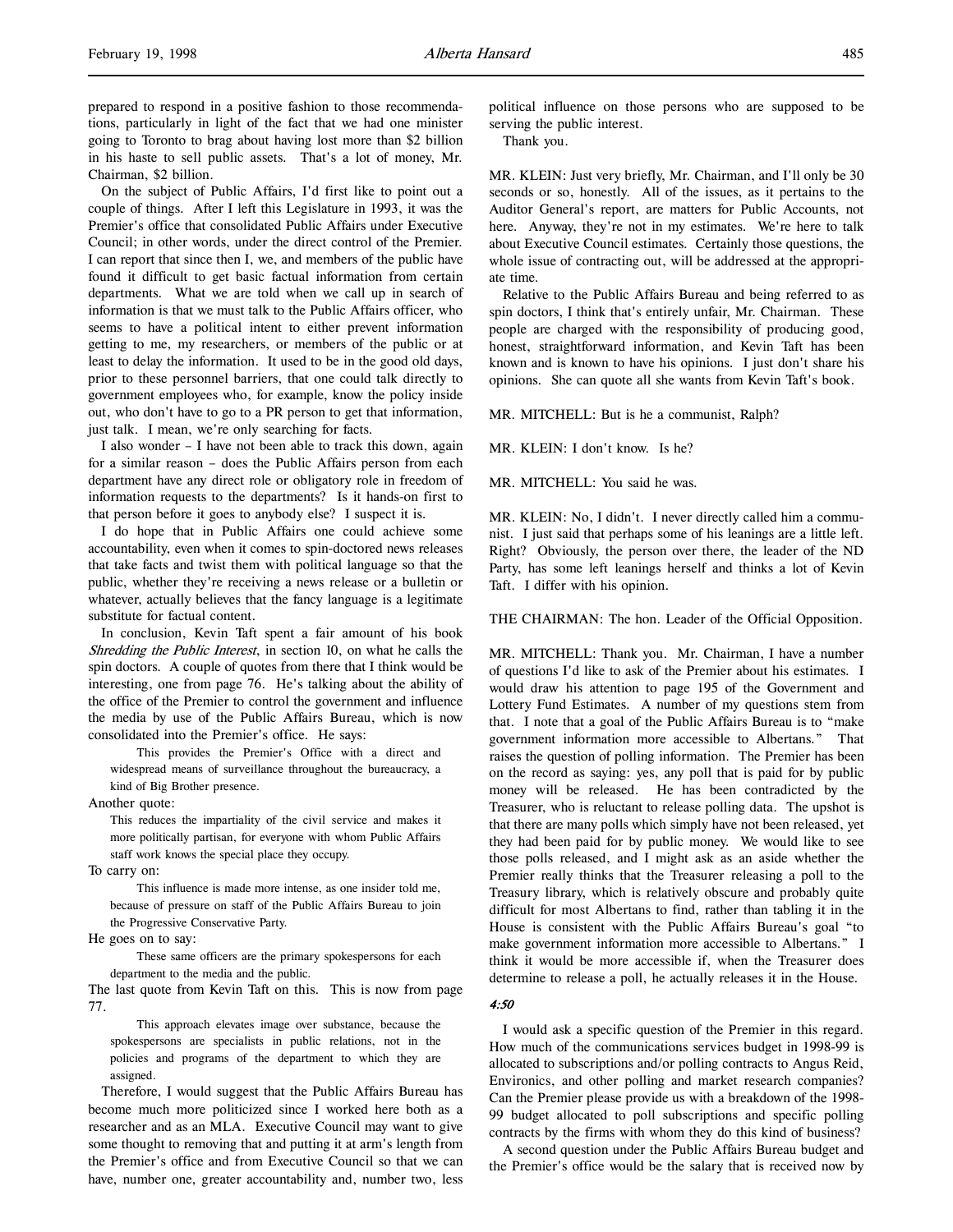Jim Dau, one of the seniormost communications persons in the Premier's office, and whether or not he will be receiving a raise this year. We would just like to settle that for Jim one way or another. [interjection] They won't be.

Next, one of the goals of the Public Affairs Bureau is to "sustain revenue by developing new products and services." I'd like to know what new products are being created and what charges are being charged for that. Most notably, it says on page 196 that the Public Affairs Bureau will "produce, market and distribute printed and electronic versions of the Alberta Rules of Court." I wonder whether the Premier could tell us at what stage the electronic versions are, which is a great idea, and what charge will be levied for people accessing those reports on, I'm assuming, the Internet or some kind of a computer network system.

I move to major strategies. This is a revealing and interesting statement, Mr. Chairman. The first strategy:

• broadening our focus of communicating the government's fiscal agenda to raising awareness of government programs and services, and of opportunities created by Alberta's thriving economy.

I wonder whether the Treasurer could say why they are emphasizing "fiscal agenda." They say "broadening," but they don't talk about the human agenda, they don't talk about the people agenda, and they don't talk about communicating more about health care and education. I'd like to see, if that is the case, that we raise awareness about just how thin the commitment of the government is to those particular priorities and communicating them properly.

The Premier addressed the issue of not using CBC for his infomercial. He made the point that it's still costing the taxpayers money. I would like to make the point and have him consider this point that whether or not the Premier is on for that half hour, the CBC is paying the money to produce that half hour. If the Premier is concerned about not raising commercial revenues, the CBC will raise plenty of revenues by running ads before and after that period of time, which would, in fact, not only reduce the amount of taxpayers' money that goes into that particular infomercial but actually allow the taxpayer through CBC to raise some extra money. So I don't buy that.

MRS. O'NEILL: But you're just using circuitous reasoning.

MR. MITCHELL: Let's talk about spurious reasoning, St. Albert.

MRS. O'NEILL: I didn't say "spurious."

MR. MITCHELL: Oh, didn't you? What did you say?

MRS. O'NEILL: Circuitous.

MR. MITCHELL: Oh, circuitous. Well, let's talk about the circuitous reasoning that gets us from . . .

THE CHAIRMAN: Hon. leader, you're through the chair and the questions are to the hon. Premier.

MR. KLEIN: Do you want to ban bingos too?

MR. MITCHELL: What's that?

MR. KLEIN: Do you want to can bingos too?

MR. MITCHELL: Bingos are quite different. Oh, let's get into the VLTs. Thank you for raising it.

THE CHAIRMAN: Hon. leader, we're on the estimates of the Executive Council. I wonder if we could both go to that.

MR. MITCHELL: Mr. Chairman, I'd like the Premier to comment on this after I'm finished. There's a Dr. Hunter speaking at the Timms centre this very moment, probably, on gambling, who makes the point that other forms of gambling, like bingo, take 22 years on average before somebody hits rock bottom if they are inclined to be addicted. Video slot machines take two years, and in fact slot machines at the casinos . . .

THE CHAIRMAN: Hon. leader, I wonder if we could stick to the estimates of the Executive Council.

MR. MITCHELL: I will say, Mr. Chairman, how much money is the Public Affairs Bureau spending to try and spin, communicate this idea that video slot machines are not more addictive than bingo? And if we want to talk about circuitous logic – and I'd love to get into that. One day we'll have a little debate in here, St. Albert, and we'll talk about circuitous logic and where you come from and where you're going.

MR. KLEIN: You made the same hype during the election. Where did it get you?

MR. MITCHELL: You know where it got us? [interjections]

THE CHAIRMAN: Order. Hon. leader, would you sit down, please. [interjection] Hon. Premier. I wonder if we could all cool it for a moment.

The chair would also remind hon. members that the Assembly awaits the committee's report. We do have a deadline here in a moment.

Hon. Leader of the Opposition, if you could conclude your remaining questions as expeditiously as possible.

MR. MITCHELL: They're provoking me, Mr. Chairman, and I didn't want to waste any time by rising on a point of order because I appreciate where you're going.

Mr. Chairman, I'd like to know, given this communication strategy and this polling budget, what the Premier based his decision upon to reduce personal income taxes by 22 cents a day for the average taxpayer. What input did he have? It wasn't the Growth Summit, and it certainly wasn't the polls that we've seen.

Could the Premier tell us whether his travel expenses are subsidized out of the Public Affairs Bureau?

Could the Premier tell us under goal 3, page 245 of the business plans, what help departments in fact have received from the Public Affairs Bureau to save money by promoting the use of the RITE system? Could we see that documented?

I am concerned also, Mr. Chairman, that key performance measures are listed on page 196 and they relate exclusively to supplier, customer, client satisfaction. They do not list the amount of extra revenue that the Public Affairs Bureau has raised in keeping with its objective of raising revenues. They do not list any specific performance measures other than satisfaction, which are at best soft measures, but there are hard criteria that can be dealt with that I think should be, and one of them is that particular measure that we're looking at.

#### 5:00

I would like to see also what effort the Public Affairs Bureau has been putting into helping departments "implement Growth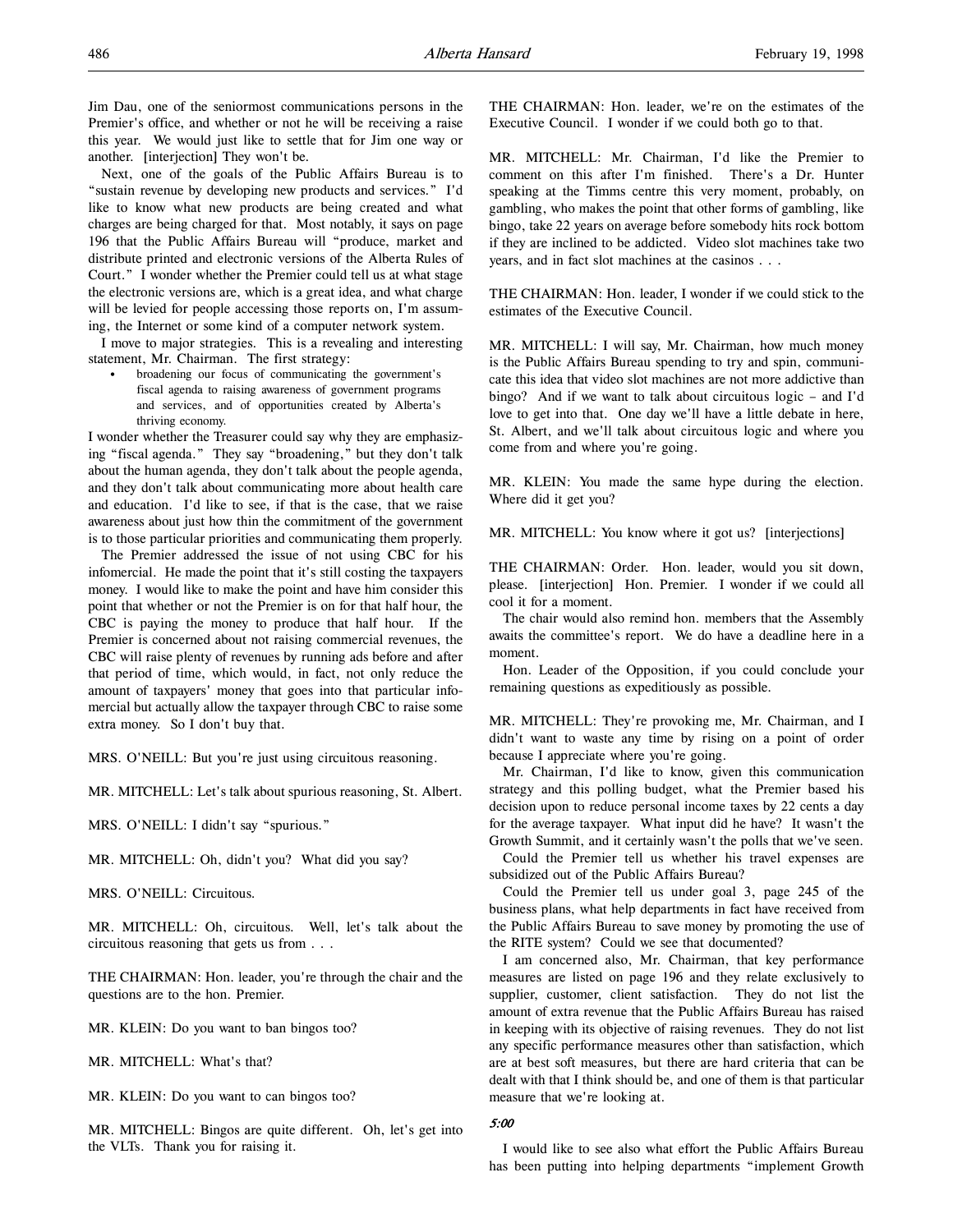Summit recommendations related to communications," because there has been almost no reflection in the throne speech or the budget of commitment to Growth Summit recommendations. So I'm very pleased to see that one of the Public Affairs Bureau business plan features, highlighted no less, is to help departments respond to the Growth Summit. It's just a great thing to see, actually.

I'm very interested in a number of other questions. I think I'll just start here.

MRS. SOETAERT: Oh, you've got Mary going again, Grant.

MR. MITCHELL: Is Mary at me again? My gosh. [interjections] What's that? [interjections] I have a what?

THE CHAIRMAN: Hon. minister, if we could let the hon. leader get on with his questions.

MR. MITCHELL: Thank you, Mr. Chairman. I'm being provoked, and I'm using a great deal of patience here. I'm telling you.

With respect to the Northern Alberta Development Council plan, could the Premier please give us some indication of what he is doing to capitalize upon the tremendous economic development potential for that region by creating transportation and communication links not north/south for that region but through to the west coast and the various ports? Transportation advantages for that region. That could tremendously open up that region, and I would like to see and I know my caucus members and Albertans would like to see what exactly they are proposing to do on that, Mr. Chairman.

I'm interested also in knowing a few other answers to specific questions. Can the Premier indicate what objects, strategies, performance measures, and benchmarks have been established for 1998-99 to support the mission statement of the office of the Premier/general administration as laid out on page 239? What types of weekly and monthly reports are prepared by the office of the Premier/general administration tracking the views of Albertans on such issues as health care and education and the issues that are reflected in correspondence to the office of the Premier? What tracking is done? Could we see a summarized report of that?

What steps are being taken by Executive Council in conjunction with Alberta Treasury to allow for the auditing of core performance measures by the office of the Auditor General in 1998-99? What initiatives have been or will be undertaken by communications technologies in preparation for the implementation of Imagis, the integrated financial and human resources software program? Has the financial package been fully implemented? What initiatives will be undertaken by communication technologies in '98-99 relative to the upgrading of the Alberta government Internet home page to increase the relevance and timeliness of posted information? Are any additions anticipated to the Internet site in 1998-99?

What new products have been developed consistent with the business plan? New products have been developed by this department because they have been charged under their business plan to develop new products. Could we have performance measurements that relate to those and add those up? They are empirical and they are hard data. It would be easier to measure in fact than customer and client satisfaction.

I would like to make a point about the focus on customer satisfaction and on client satisfaction. This department tends not to deal directly with the people of Alberta, but in the sense of them being clients, they deal with client departments. I think it's very important not to ever allow us to get into the terminology that refers to Albertans as clients of government. It's a very dangerous terminology. Albertans are citizens, and citizens relate differently to government than clients relate to business. I want to make the point that that should be remembered. Let's not tread down that line where they're focused on announcing and communicating the fiscal agenda and they're focused on clients, not citizens and not people.

Some more questions here. What's the rationale behind the \$475,000, or 34 percent, decline in the NADC budget in '98-99, and what impact will that have on the organization's ability to implement its business plan strategies and attain leveraging goals and satisfaction requirements with respect to performance measures? What type of research opportunities will be conducted by the NADC with private-sector partners in '98-99? What percentage of the \$924,000 budget is dedicated to research? What portion of the NADC budget is allocated to dissemination of northern economic development information and compilation of reports? What type of economic development – we have somebody with a mind like a computer. [interjection] Lennie Kaplan.

What type of development opportunities have been identified by NADC for '98-99 that will result in partnerships with the private sector, community-based agencies, and government agencies? What portion of this budget is allocated in this area? What steps are being taken to "encourage greater local business participation in spin-offs from industry"? For example, what level of support will there be given to the development of the Lakeland Aboriginal Business Association which is consistent with the strategy laid out on page 241 of the business plan of Executive Council? What efforts, specifics are being undertaken to "identify and pursue strategies, particularly in aboriginal communities, to increase local economic and business benefits from resource development"?

Mr. Chairman, also this would be an important performance measure. What efforts are being undertaken to "partner with the Alberta Northern Tourism Destination Region to promote product development and marketing opportunities"?

Is there a breakdown of the \$6.626 million budget for the Public Affairs Bureau by objects, salaries and wages, travel expenses, advertising, insurance, freight and postage, telephone, communications, repairs and maintenance, data processing services, hosting, grants to individuals, businesses, nonprofit organizations, and grants to other levels of government as well as for polling?

MR. WHITE: How much for carbon paper?

MR. MITCHELL: And how much for carbon paper? Yes. That's right. I forgot about that.

Is there a breakdown of the number of FTEs by subprogram: administrative services, communication services, communication technology, Queen's Printer bookstore, publishing, RITE telephone system, and so on?

How much of the communications budget is allocated to Highwood Communications? What type of projects are worked on by firms such as Highwood Communications during the course of the fiscal year? Can you provide further information on communication services' role in such initiatives as the Provincial Health Council's public consultation process, trade missions, and presenting material to present Alberta on the international stage?

Mr. Chairman, am I to speak until 5:10?